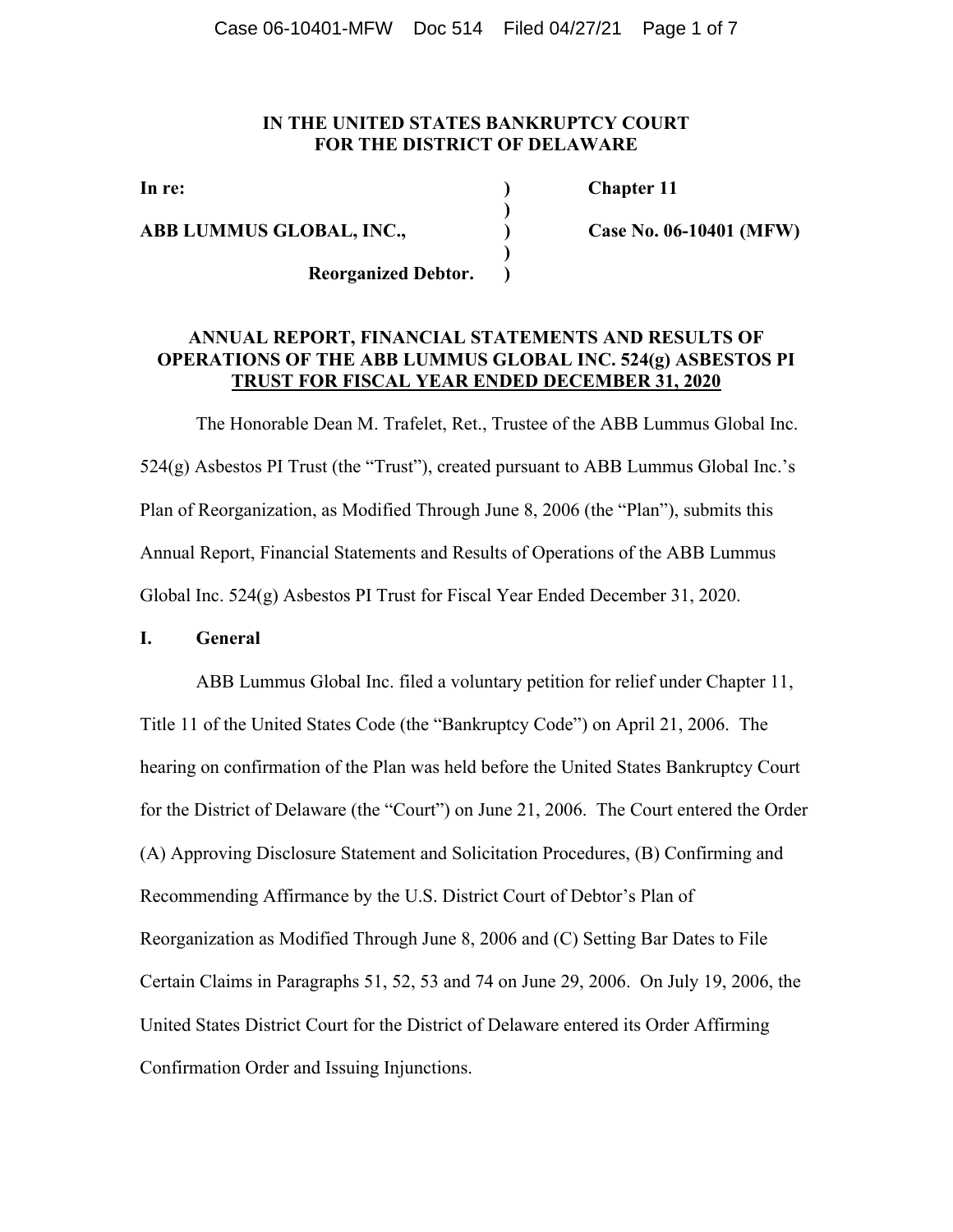## Case 06-10401-MFW Doc 514 Filed 04/27/21 Page 2 of 7

The Effective Date of the Plan occurred on August 31, 2006.

 Pursuant to the Plan, Steven Kazan, Russell W. Budd, and Perry Weitz are the members of the Trust Advisory Committee ("TAC") and Richard B. Schiro is the Future Claimants' Representative ("FCR").

 The Final Decree was entered and the bankruptcy case was closed on January 18, 2007. The Order of Final Decree provides that the Court retains jurisdiction with respect to all issues related to the Trust and directs that the Clerk of the Court shall not refuse to accept for filing any pleading or report submitted by the Trust on the grounds that the case has been closed.

 The ABB Lummus Global Inc. 524(g) Asbestos PI Trust Agreement ("Trust Agreement") and the ABB Lummus Global Inc. 524(g) Trust Bylaws (the "Bylaws") require the Trustee to meet with the TAC and the FCR at least two times each calendar year, at regular or special meetings. The Trust held regular meetings during 2020 on March 20, 2020, June 9, 2020, September 17, 2020, and December 11, 2020.

 Pursuant to the Bylaws, the principal office of the Trust is located at 1105 North Market Street, Suite 1300, P.O. Box 8985, Wilmington, Delaware 19899.

 In 2020, the Trust entered and/or continued services agreements with Stutzman, Bromberg, Esserman & Plifka, a Professional Corporation (general counsel); Ankura Consulting Group LLC (accountant and administrator); Verus Claims Services LLC (claims processing facility and claims administrator); Cray, Kaiser Ltd. (auditor); Northern Trust Company (financial consultant and money manager); and AON Risk Services Central, Inc. (insurance agent). The Trust retained local counsel as needed.

2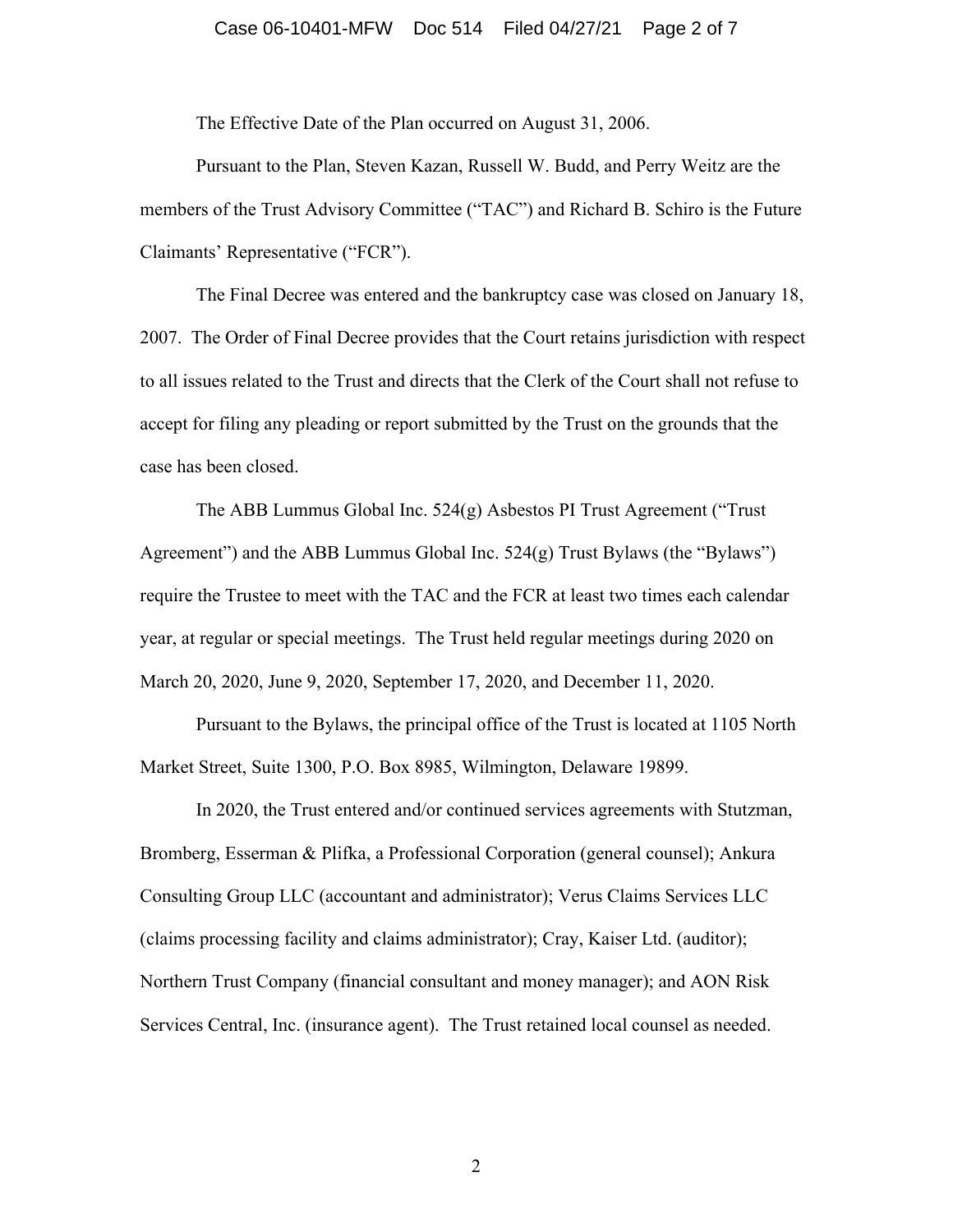## Case 06-10401-MFW Doc 514 Filed 04/27/21 Page 3 of 7

 The Trust maintained liability insurance coverage for the Trustee, the members of the TAC and the FCR.

## **II. Asbestos PI Claims**

 The ABB Lummus Global Inc. 524(g) Asbestos PI Trust Distribution Procedures (as amended, the "TDP"), the Revised and Restated Procedures for Reviewing and Liquidating Lummus Asbestos PI Trust Claims, Lummus Claim Forms, an electronic filing agreement, the Lummus Release and other claims-related forms and instructions are available at www.ABBLummusTrust.org.

## **A. Payment Percentage, Maximum Annual Payment and Claims Payment Ratio**

The Payment Percentage for 2020 was 11.7%.

 The Maximum Annual Payment for 2020 was \$1,139,621, plus the rollover from 2019 of \$7,818, for a total of \$1,147,439.

 Pursuant to Section 2.5 of the TDP, as amended by the Fourth Amendment to the TDP (the "Fourth Amendment"), commencing in calendar year 2017 and continuing through calendar year 2020, the Trust did not apply the Claims Payment Ratio provisions in the TDP subject to the ability of the Trustee, any member of the TAC or the FCR to reinstate the provisions in the manner provided in the Fourth Amendment. Pursuant to Section 2.5 of the TDP, during the time when the Trust is not applying the Claims Payment Ratio, the Trust continues to internally track and maintain records regarding the funds allocated to Category A and to Category B and the payment and approval of claims with respect thereto.<sup>1</sup> As required under Section 2.5 of the TDP, the Trust provided the

<sup>1</sup> Category A Claims refer to claims involving severe asbestosis and malignancies (Disease Levels IV – VIII) as well as allocated Disease Level I claims. Category B Claims refer to claims involving non-malignant Asbestosis or Pleural Disease (Disease Levels II and III) as well as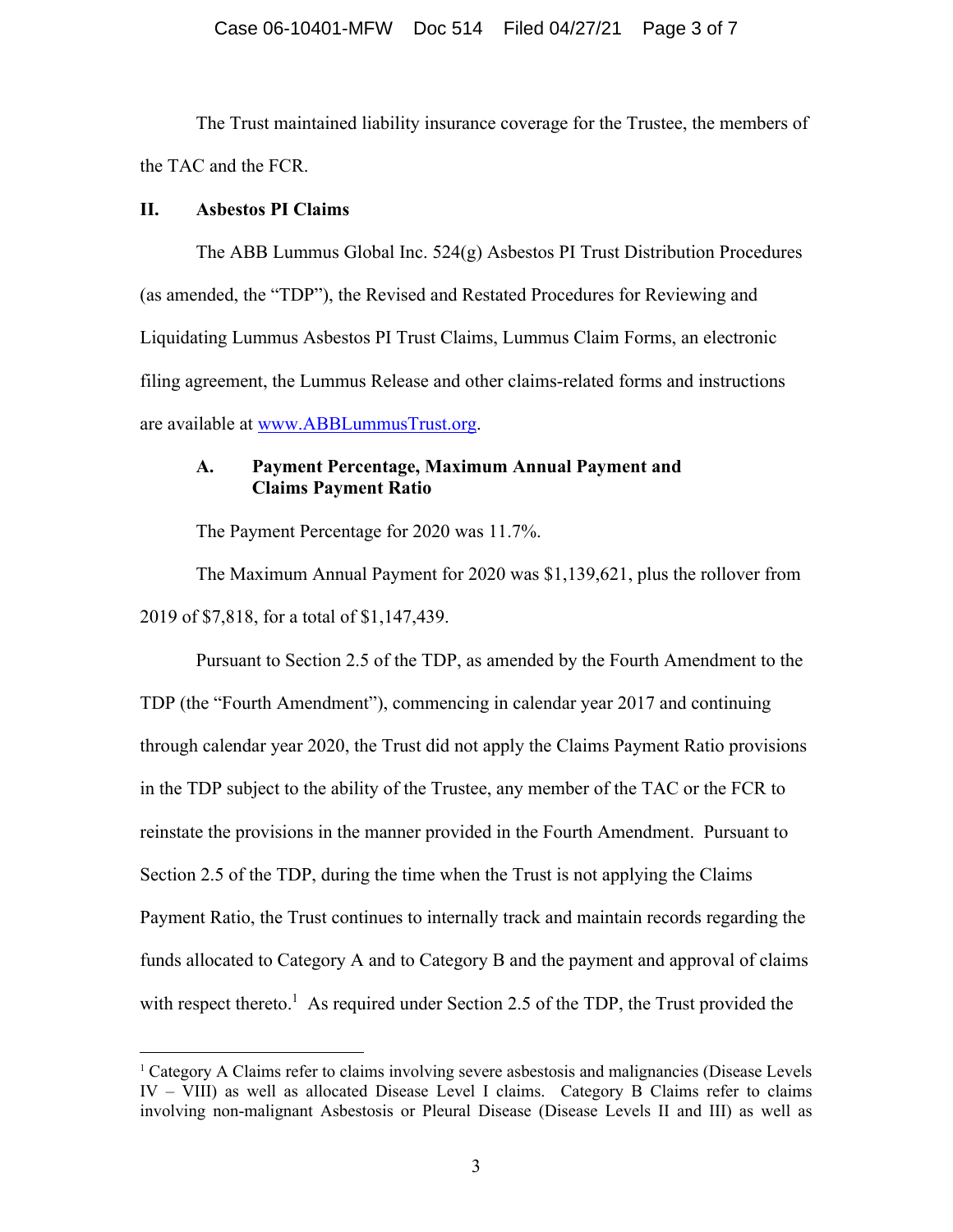## Case 06-10401-MFW Doc 514 Filed 04/27/21 Page 4 of 7

TAC and the FCR a report showing (a) the amount of the Maximum Annual Payment allocated to Category A and to Category B for year 2020, (b) the amounts paid with respect to claims during year 2020 that would have been subject to the Claims Payment Ratio in each Category, and (c) the amounts approved for payment (but not yet paid) as of December 31, 2020, with respect to claims that would have been subject to the Claims Payment Ratio in each Category.

In 2020, the Trust made payments as follows:

| Maximum Annual Payment $=$        | \$1,139,621 |
|-----------------------------------|-------------|
| Carryover from $2019 =$           | 7,818<br>S. |
| Total for $2020 =$                | \$1,147,439 |
| Paid in 2020 (net of refunds) $=$ | \$1,131,815 |
| Carryover into $2021 =$           | 15,624      |

 A total of 65 liquidated Category A Claims and 290 liquidated Category B Claims remained in the FIFO Payment Queue as of December 31, 2020.

## **B. Claims Statistics for the Fiscal Year Ending December 31, 2020**

The Trust received 4,203 claims in 2020 (154 Lummus Feedwater Heater Claims and 4,049 Lummus Design and Construction Claims, as those terms are defined in the TDP). The Trust liquidated and paid 2,173 claims in 2020, totaling \$1,131,815 after application of the Payment Percentage. Below is further detail with respect to the claims received and paid by the Trust in 2020.

allocated Disease Level I claims. A claim for Other Asbestos Disease (Disease Level I – Cash Discount Payment) is allocated to either Category A or B based on the highest disease level established by the medical evidence submitted for the claim.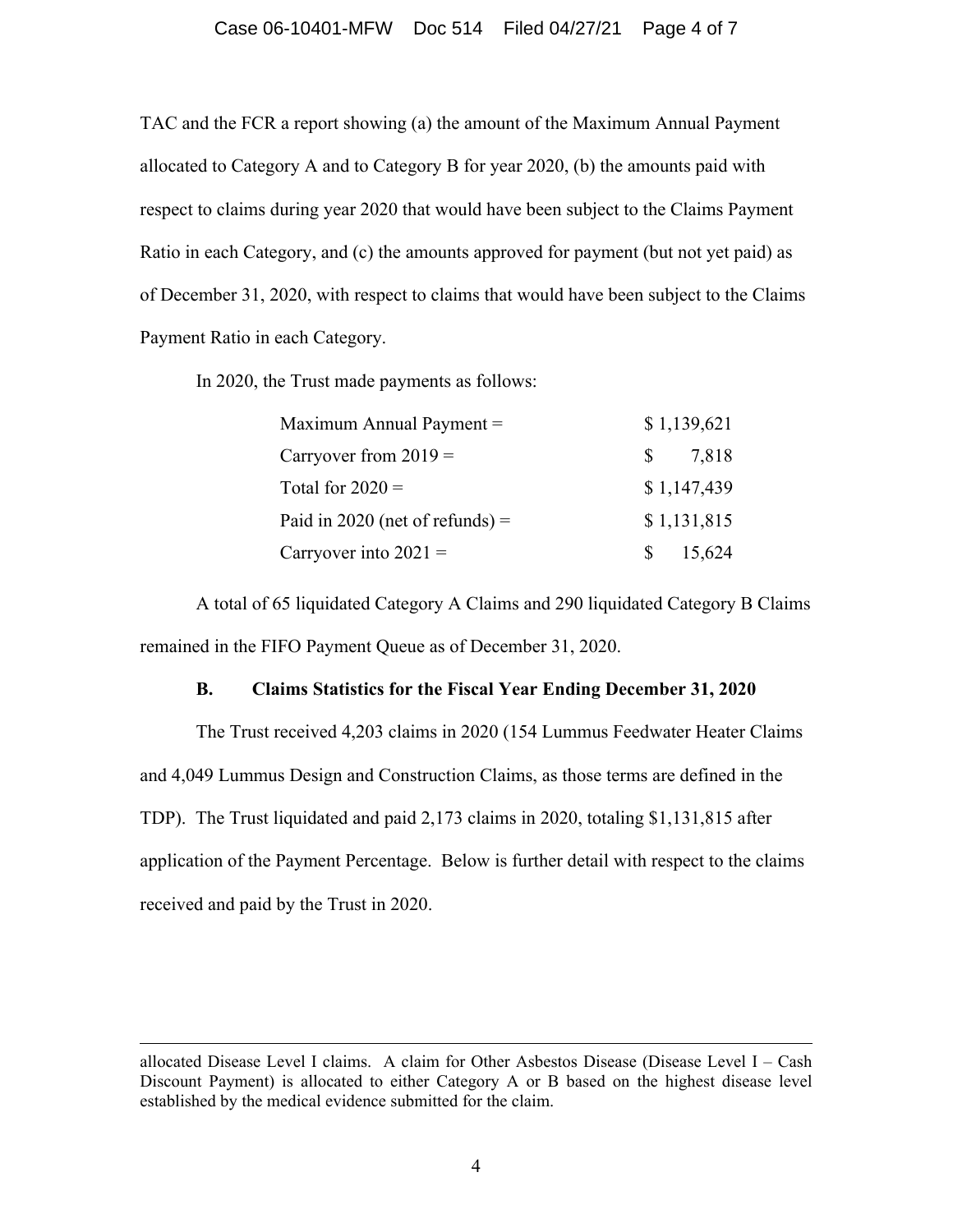# **Total claims received in 2020:**

| Total Category A Claims received in $2020 =$         |       | 1,844 |
|------------------------------------------------------|-------|-------|
| Category A Claims submitted for Expedited Review     | 1,256 |       |
| Category A Claims submitted for Individual Review    | 588   |       |
| Total Category B Claims received in $2020 =$         |       | 2,359 |
| Category B Claims submitted for Expedited Review     | 2,026 |       |
| Category B Claims submitted for Individual Review    | 333   |       |
| Total claims received in $2020 =$                    |       | 4,203 |
| Total claims paid in 2020:                           |       |       |
| Total Category A Claims paid in $2020 =$             |       | 439   |
| Category A Claims paid pursuant to Expedited Review  | 244   |       |
| Category A Claims paid pursuant to Individual Review | 195   |       |
| Total Category B Claims paid in 2020 =               |       | 1,734 |
| Category B Claims paid pursuant to Expedited Review  | 1,707 |       |
| Category B Claims paid pursuant to Individual Review | 27    |       |
| Total claims paid in $2020 =$                        |       | 2,173 |

 Since inception of the Trust, the Trust has not approved 76,991 claims, including rejected claims, claims with uncured deficiencies, and withdrawn and deferred claims. The number of claims in the FIFO Processing Queue (as that term is defined in the TDP) on December 31, 2020, totaled 288, of which 72 are Category A Claims and 216 are Category B Claims.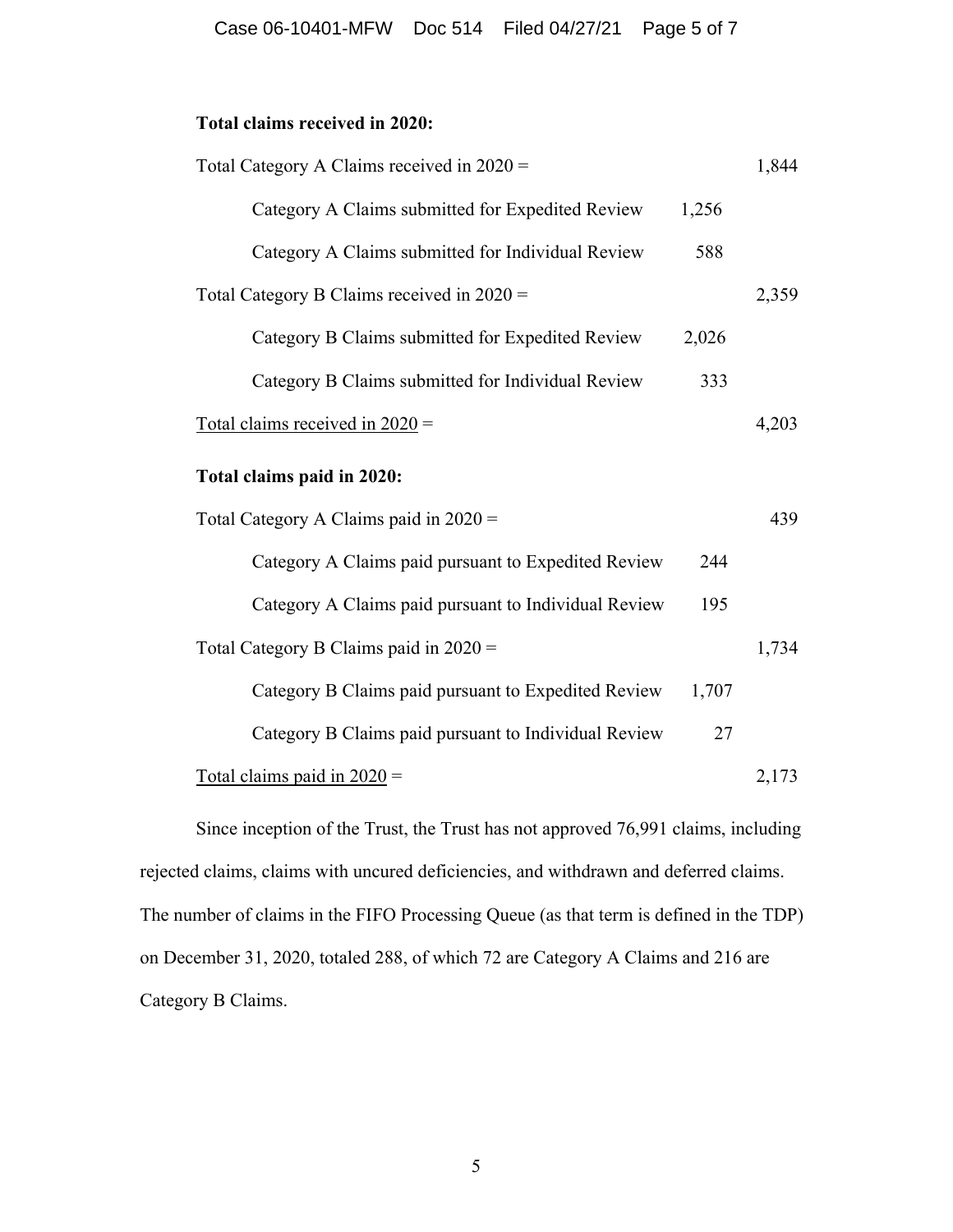## **III. Compensation and Expenses of Trustee**

 Under Section 5.5(c) of the Trust Agreement, the Trust reports to the Court the amount of compensation and expenses paid to the Trustee and the Delaware Trustee. The Trustee refers the Court to the Supplementary Information to the audited special-purpose financial statements, attached hereto.

## **IV. Financial Statements**

 A copy of the Trust's audited financial statements for the fiscal year ending December 31, 2020 is attached as Exhibit "A." The attached financial statements include a supplemental schedule (Schedule A-1) detailing the Trust's operating and claims processing expenses for the years ended December 31, 2020 and 2019.

## **[**REMAINDER OF PAGE INTENTIONALLY LEFT BLANK]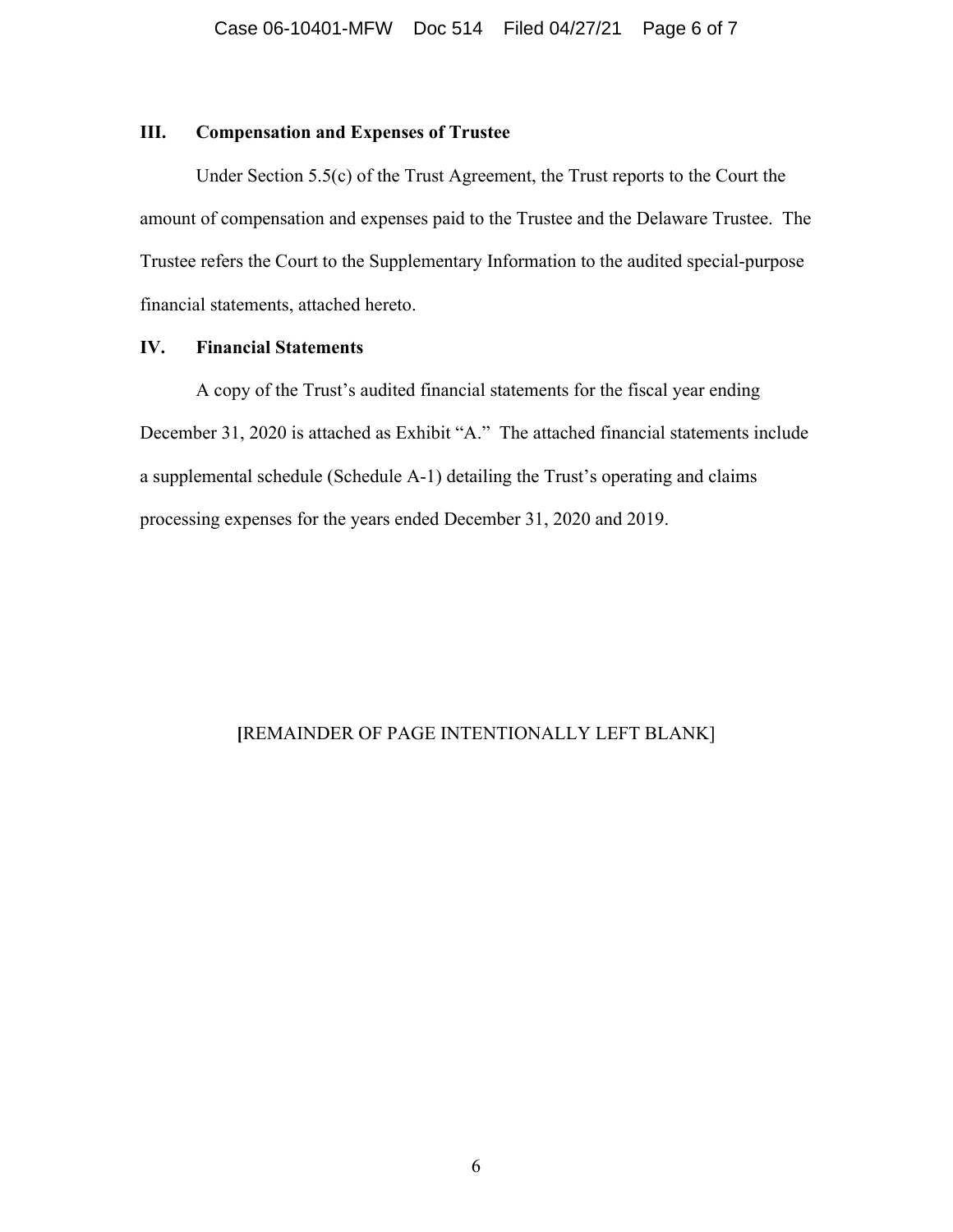## **V. Certification**

 The Trustee has performed pursuant to and in compliance with the Plan, the Trust Agreement, the Bylaws, the TDP, the Lummus Confirmation Order and the other Plan Documents and Court orders pertaining to the operation of the ABB Lummus Global Inc. 524(g) Asbestos PI Trust during the Fiscal Year ended December 31, 2020.

## **TRUSTEE:**

 */s/ Dean M. Trafelet*  DEAN M. TRAFELET

## Dated: April 27, 2021 **HOGAN♦McDANIEL**

 By: */s/ Daniel K. Hogan*  Daniel K. Hogan (DE Bar No. 2814)

 1311 Delaware Avenue Wilmington, Delaware 19806 Telephone: (302) 656-7540 Facsimile: (302) 656-7599 dkhogan@dkhogan.com

-and-

## **STUTZMAN, BROMBERG, ESSERMAN & PLIFKA, A Professional Corporation**

 Sander L. Esserman (Texas Bar No. 06671500) Steven A. Felsenthal (Texas Bar No. 06889900) 2323 Bryan Street, Suite 2200 Dallas, Texas 75201-2689 Telephone: (214) 969-4900 Facsimile: (214) 969-4999 esserman@sbep-law.com felsenthal@sbep-law.com

# **ATTORNEYS FOR THE ABB LUMMUS GLOBAL, INC. 524(g) ASBESTOS PI TRUST**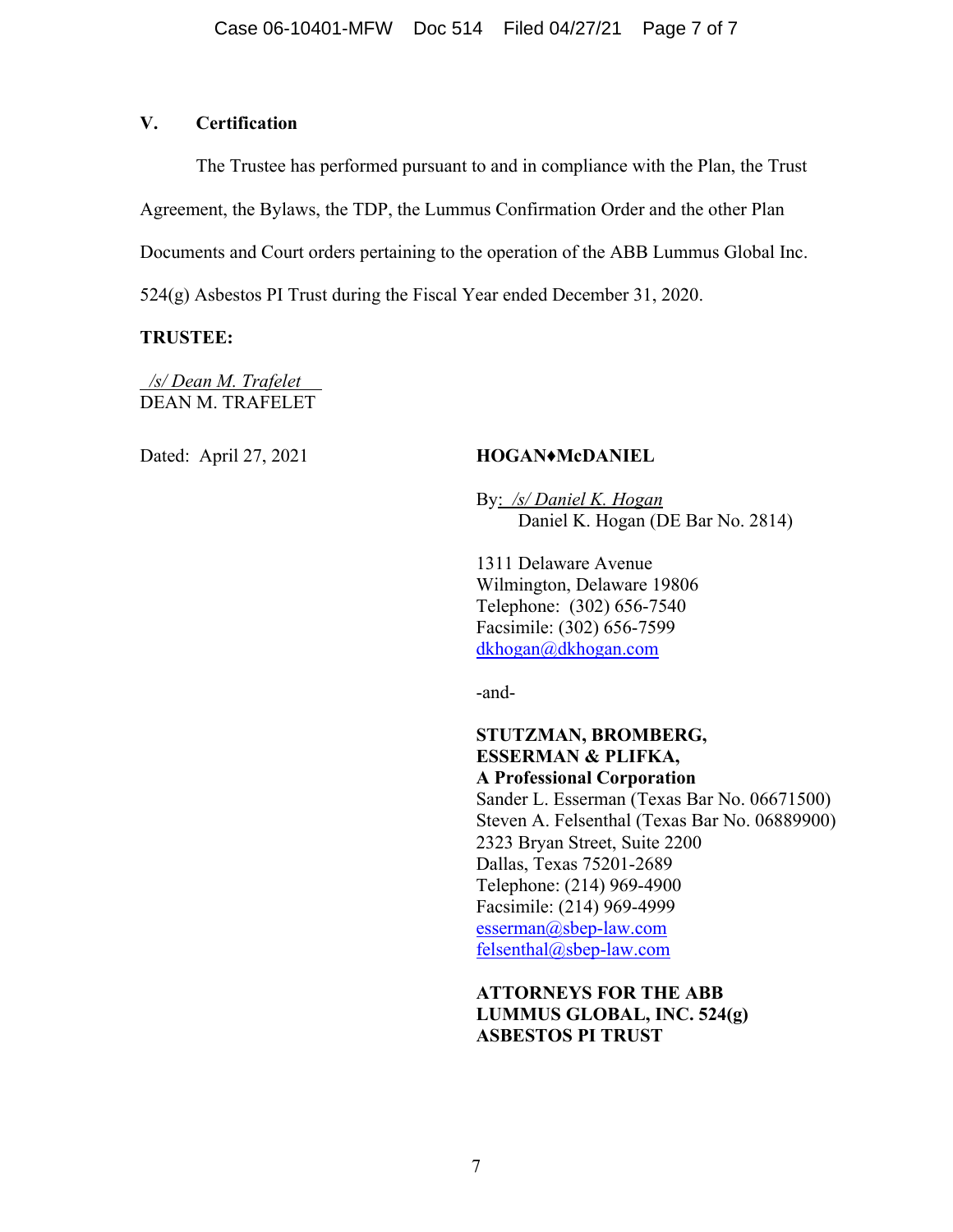# **EXHIBIT A**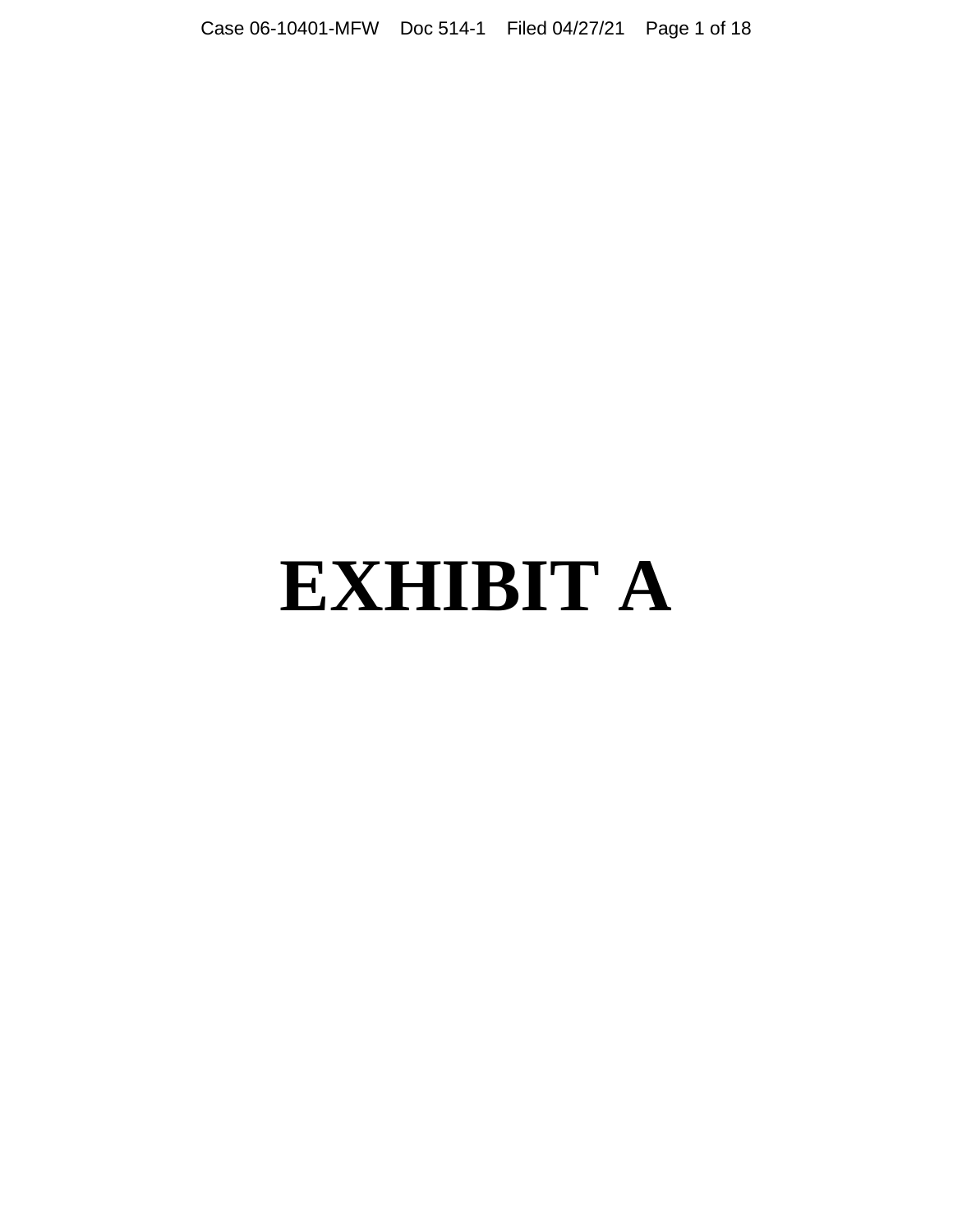# ABB LUMMUS GLOBAL INC. 524(g) ASBESTOS PI TRUST

## SPECIAL-PURPOSE FINANCIAL STATEMENTS

## DECEMBER 31, 2020 AND 2019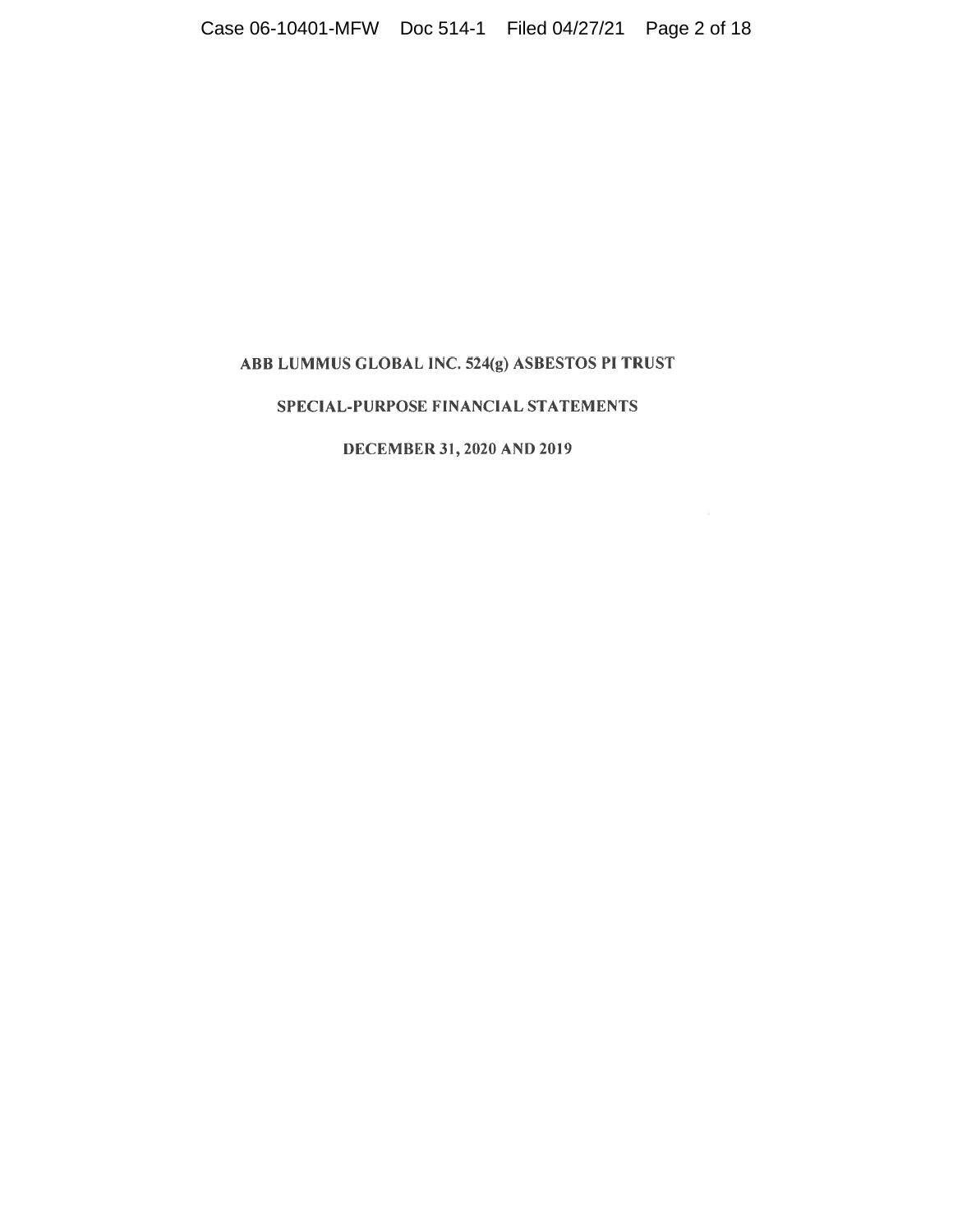# ABB LUMMUS GLOBAL INC. 524(g) ASBESTOS PI TRUST

# CONTENTS

## Independent Auditors' Report

| Exhibit A                                              |           | Special-Purpose Statements of Assets, Liabilities and Net Assets<br>Available for the Payment of Claims |  |  |  |  |
|--------------------------------------------------------|-----------|---------------------------------------------------------------------------------------------------------|--|--|--|--|
| Exhibit B                                              | $\bullet$ | Special-Purpose Statements of Changes in Net Assets Available<br>for the Payment of Claims              |  |  |  |  |
| Exhibit C                                              |           | Special-Purpose Statements of Cash Flows Available for Payment<br>of Claims                             |  |  |  |  |
|                                                        |           | Notes to the Special-Purpose Financial Statements                                                       |  |  |  |  |
| Supplementary Information                              |           |                                                                                                         |  |  |  |  |
| Independent Auditors' Report on Supplemental Schedules |           |                                                                                                         |  |  |  |  |

Supplemental Schedule of Operating and Claims Processing Schedule A-1  $\Box$ Expenses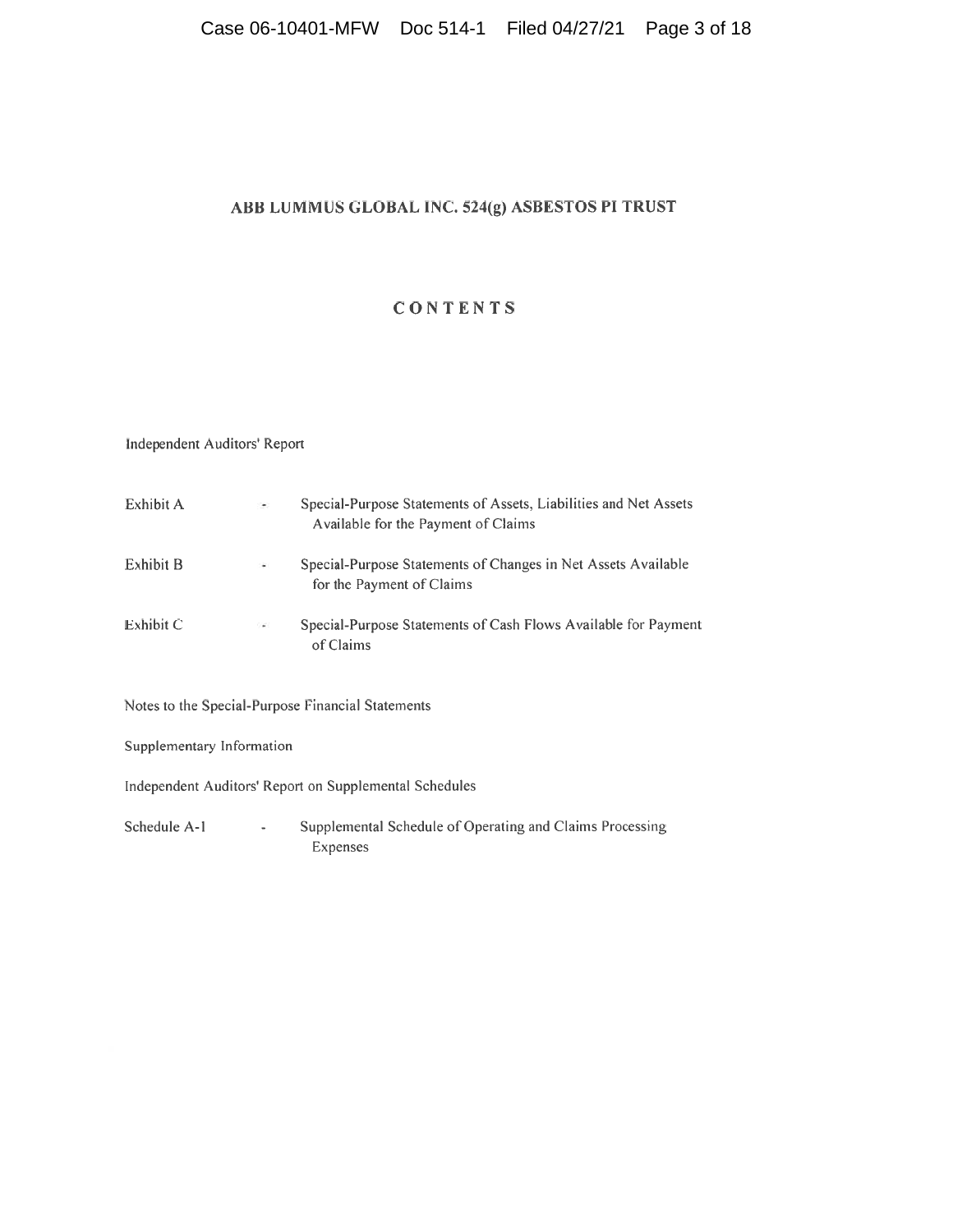# CRAY, KAISER LTD.

CERTIFIED PUBLIC ACCOUNTANTS AND CONSULTANTS TO BUSINESS

#### **Independent Auditors' Report**

To the Trustee of the ABB Lummus Global Inc. 524(g) Asbestos PI Trust

#### **Introductory Paragraph**

We have audited the accompanying special-purpose statements of assets, liabilities and net assets available for the payment of claims of the ABB Lummus Global Inc. 524(g) Asbestos PI Trust (the "Trust"), a Trust created under the laws the state of Delaware, as of December 31, 2020 and 2019 and the related special-purpose statements of changes in net assets available for the payments of claims and special-purpose statements of cash flows available for the payment of claims for the years then ended, and the related notes to the special-purpose financial statements.

#### **Management's Responsibility**

Management is responsible for the preparation and fair presentation of these special-purpose financial statements in accordance with Section 524(g) of the United States Bankruptcy Code. This includes the design, implementation, and maintenance of internal control relevant to the preparation and fair presentation of special-purpose financial statements that are free from material misstatement, whether due to fraud or error.

#### **Auditors' Responsibility**

Our responsibility is to express an opinion on these special-purpose financial statements based on our audit. We conducted our audit in accordance with auditing standards generally accepted in the United States of America. Those standards require that we plan and perform the audit to obtain reasonable assurance about whether the special-purpose financial statements are free from material misstatement.

An audit involves performing procedures to obtain audit evidence about the amounts and disclosures in the special-purpose financial statements. The procedures selected depend on the auditor's judgment, including the assessment of the risks of material misstatement of the financial statements, whether due to fraud or error. In making those risk assessments, the auditor considers internal control relevant to the entity's preparation and fair presentation of the financial statements in order to design audit procedures that are appropriate in the circumstances, but not for the purpose of expressing an opinion on the effectiveness of the entity's internal control. Accordingly, we express no such opinion. An audit also includes evaluating the appropriateness of accounting policies used and the reasonableness of significant accounting estimates made by management, as well as evaluating the overall presentation of the financial statements.

We believe that the audit evidence we have obtained is sufficient and appropriate to provide a basis for our audit opinion.

1901 S Meyers Road, Suite 230 | Oak Brook Terrace, IL 60181 | 630-953-4900 : P | 630-953-4905 : F | www.craykaiser.com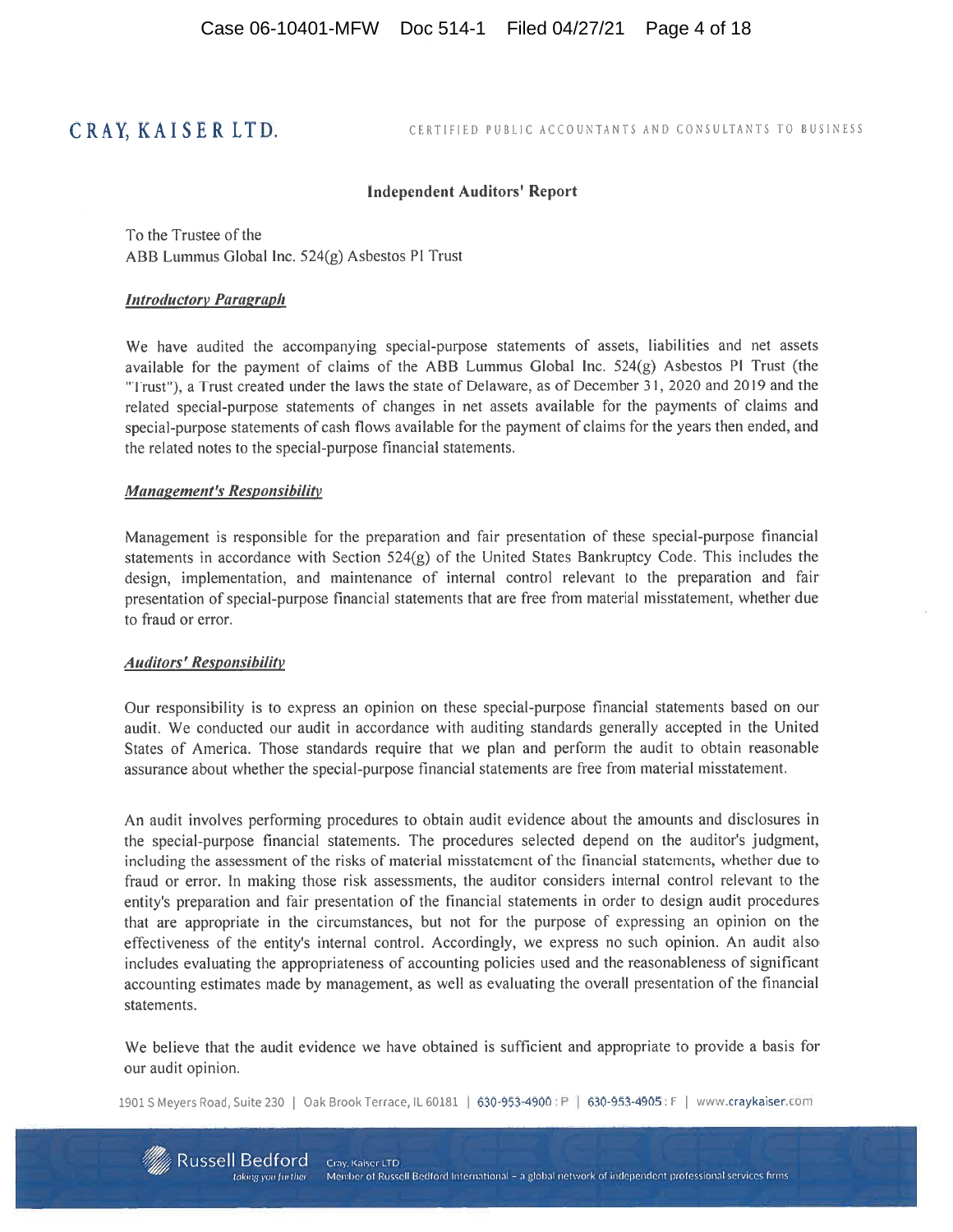## **Emphasis of Matter - Special-Purpose Financial Statement Presentation**

As described in Note 2, the accompanying special-purpose financial statements have been prepared for the purpose of complying with the Trust Agreement dated August 30, 2006, and are not intended to be a presentation in conformity with accounting principles generally accepted in the United States of America. The special-purpose basis of accounting has been used in order to communicate the amount of net assets presently available for current and future claims.

## **Opinion**

In our opinion, the special-purpose financial statements referred to above present fairly, in all material respects, the financial position of the Trust as December 31, 2020 and 2019, and the results of its changes in net assets and cash flows available for the payment of claims for the years then ended on the specialpurpose basis of accounting described in Note 2.

## **Other Matter**

This report is intended solely for the information and use of the Trustee, beneficiaries of the Trust and the United States Bankruptcy Court for the District of Delaware and is not intended to be and should not be used by anyone other than these specified parties.

Respectfully submitted,

Cray, Kaiser Ltd.

CRAY, KAISER LTD. Certified Public Accountants

Oakbrook Terrace, Illinois April 12, 2021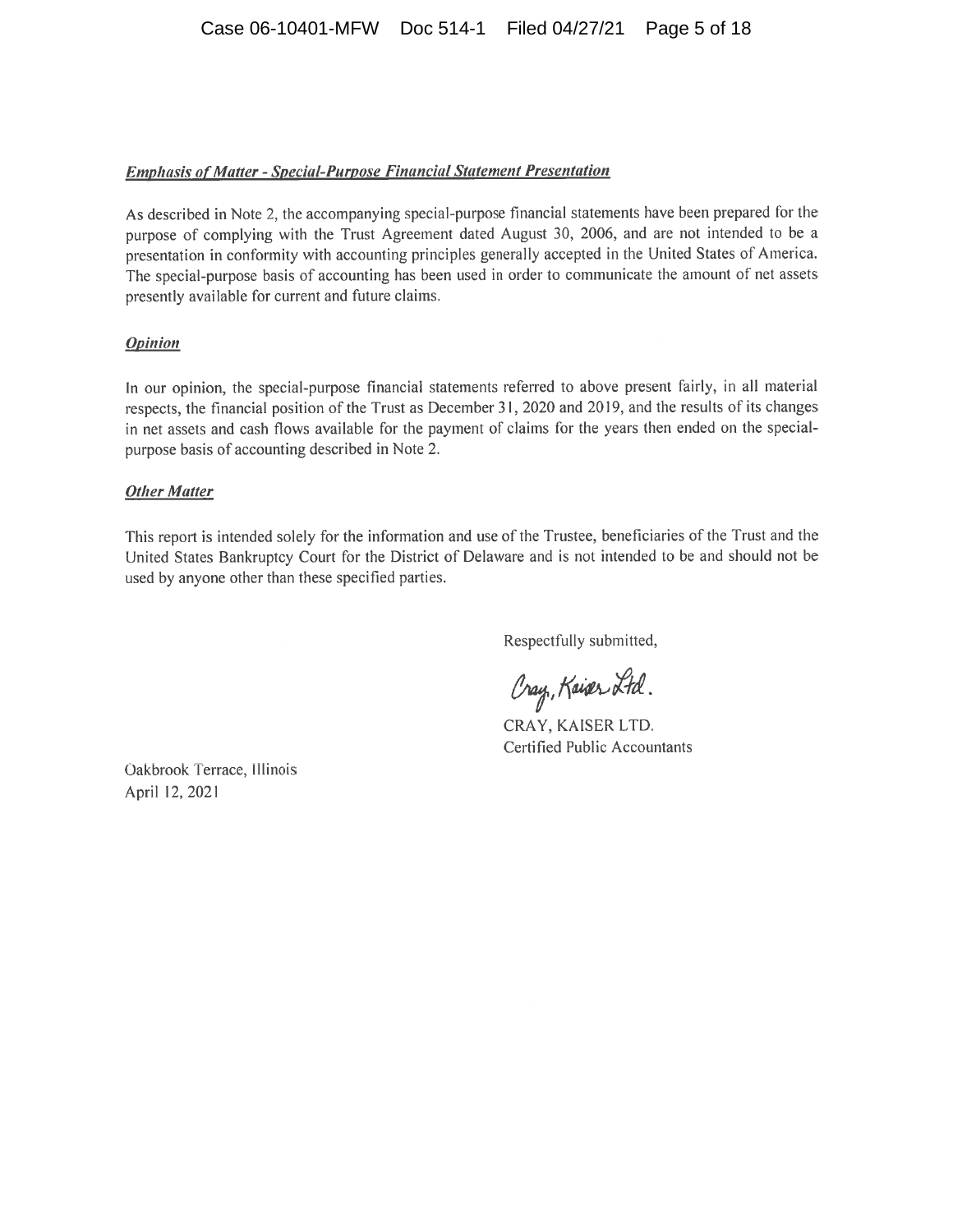## **EXHIBIT A**

## ABB LUMMUS GLOBAL INC. 524(g) ASBESTOS PI TRUST SPECIAL-PURPOSE STATEMENTS OF ASSETS, LIABILITIES AND NETS ASSETS AVAILABLE FOR THE PAYMENT OF CLAIMS DECEMBER 31, 2020 AND 2019

|                                                | 2020                      |            |               | 2019       |  |  |
|------------------------------------------------|---------------------------|------------|---------------|------------|--|--|
| <b>ASSETS:</b>                                 |                           |            |               |            |  |  |
| Cash and cash equivalents                      | $\boldsymbol{\mathsf{S}}$ | 646,393    | ${\mathbb S}$ | 1,456,065  |  |  |
| <b>Investment Securities:</b>                  |                           |            |               |            |  |  |
| Equity securities                              | $\mathbf S$               | 4,015,134  | $\mathbb{S}$  | 3,652,663  |  |  |
| Fixed income securities                        |                           | 13,988,327 |               | 14,543,042 |  |  |
| <b>Total Investment Securities</b>             | \$                        | 18,003,461 | $\mathbb{S}$  | 18,195,705 |  |  |
| Accrued interest receivable                    | \$                        | 15,278     | ${\mathbb S}$ | 27,320     |  |  |
| Prepaid insurance                              |                           | 20,215     |               | 19,346     |  |  |
| <b>Total Assets</b>                            | S                         | 18,685,347 | S             | 19,698,436 |  |  |
| <b>LIABILITIES:</b>                            |                           |            |               |            |  |  |
| Accounts payable                               | \$                        | 32,279     | <sup>\$</sup> | 106,203    |  |  |
| Accrued operating expense                      |                           | 19,683     |               | 17,799     |  |  |
| <b>Total Liabilities</b>                       | \$                        | 51,962     | $\mathbb{S}$  | 124,002    |  |  |
| Net Assets Available For The Payment of Claims | \$                        | 18,633,385 | S             | 19,574,434 |  |  |

The accompanying notes are an integral part of the financial statements.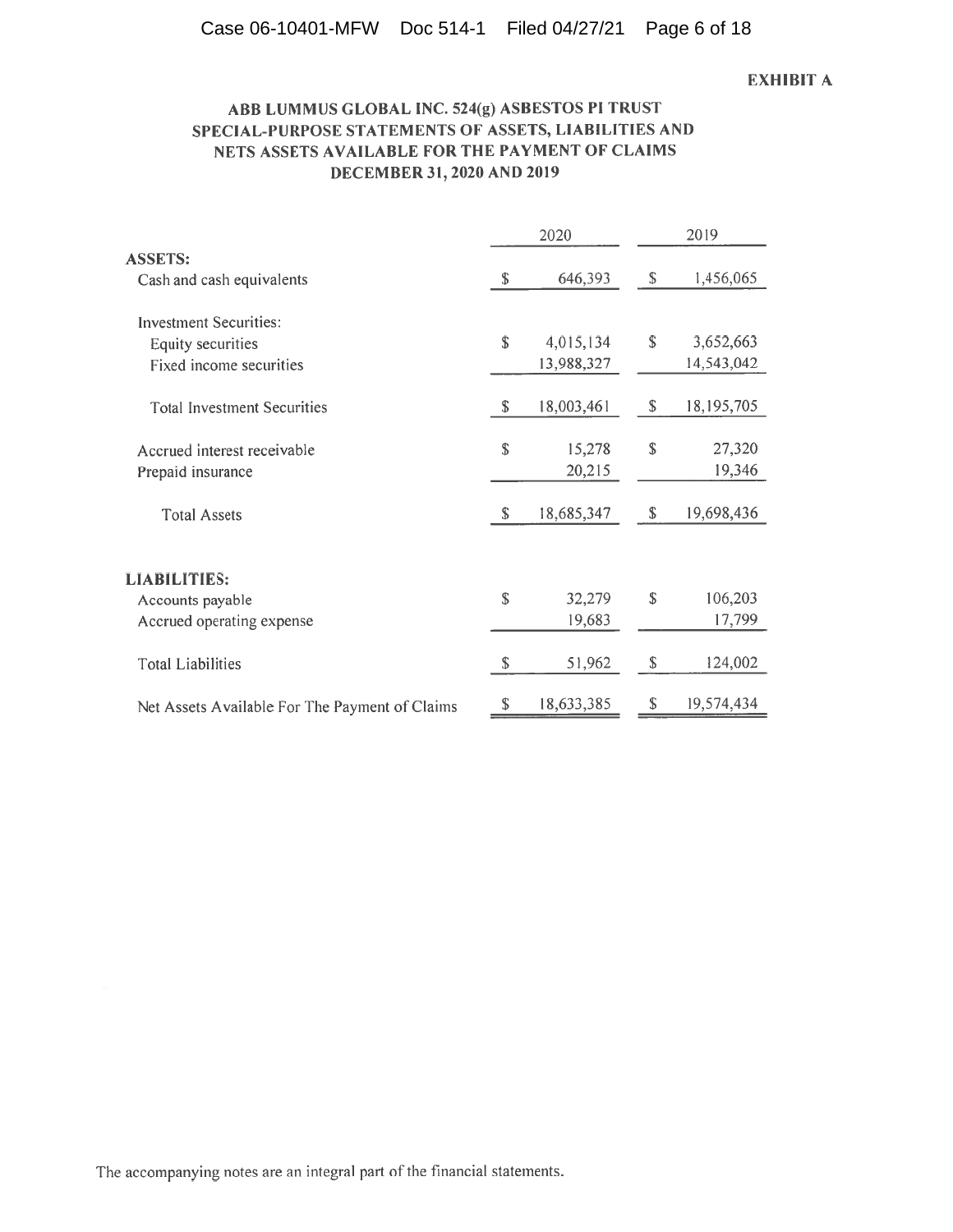# Case 06-10401-MFW Doc 514-1 Filed 04/27/21 Page 7 of 18

#### **EXHIBIT B**

# ABB LUMMUS GLOBAL INC. 524(g) ASBESTOS PI TRUST SPECIAL-PURPOSE STATEMENTS OF CHANGES IN NET ASSETS **AVAILABLE FOR THE PAYMENT OF CLAIMS** FOR THE YEARS ENDED DECEMBER 31, 2020 AND 2019

|                                                   |    | 2020       | 2019         |            |  |
|---------------------------------------------------|----|------------|--------------|------------|--|
| <b>ADDITIONS:</b>                                 |    |            |              |            |  |
| Interest and dividend income, net of amortization | \$ | 385,088    | \$           | 453,565    |  |
| Realized (loss) gain on investment securities     |    | (10, 355)  |              | 65,471     |  |
| Unrealized gain on investment securities          |    | 385,133    |              | 1,011,753  |  |
| <b>Total Additions</b>                            | S  | 759,866    | <sup>S</sup> | 1,530,789  |  |
|                                                   |    |            |              |            |  |
| <b>DEDUCTIONS:</b>                                |    |            |              |            |  |
| Operating and claims processing expenses          | S  | 569,194    | \$           | 701,470    |  |
| Facility claims settlements                       |    | 1,131,721  |              | 1,698,465  |  |
| <b>Total Deductions</b>                           | S  | 1,700,915  | -S           | 2,399,935  |  |
| NET DECREASE IN NET ASSETS AVAILABLE              | S  | (941, 049) | \$           | (869, 146) |  |

## NET ASSETS AVAILABLE FOR THE PAYMENT OF CLAIMS:

| BEGINNING OF YEAR | 19.574,434 |              | 20,443,580 |
|-------------------|------------|--------------|------------|
| END OF YEAR       | 18.633.385 | <sup>S</sup> | 19,574,434 |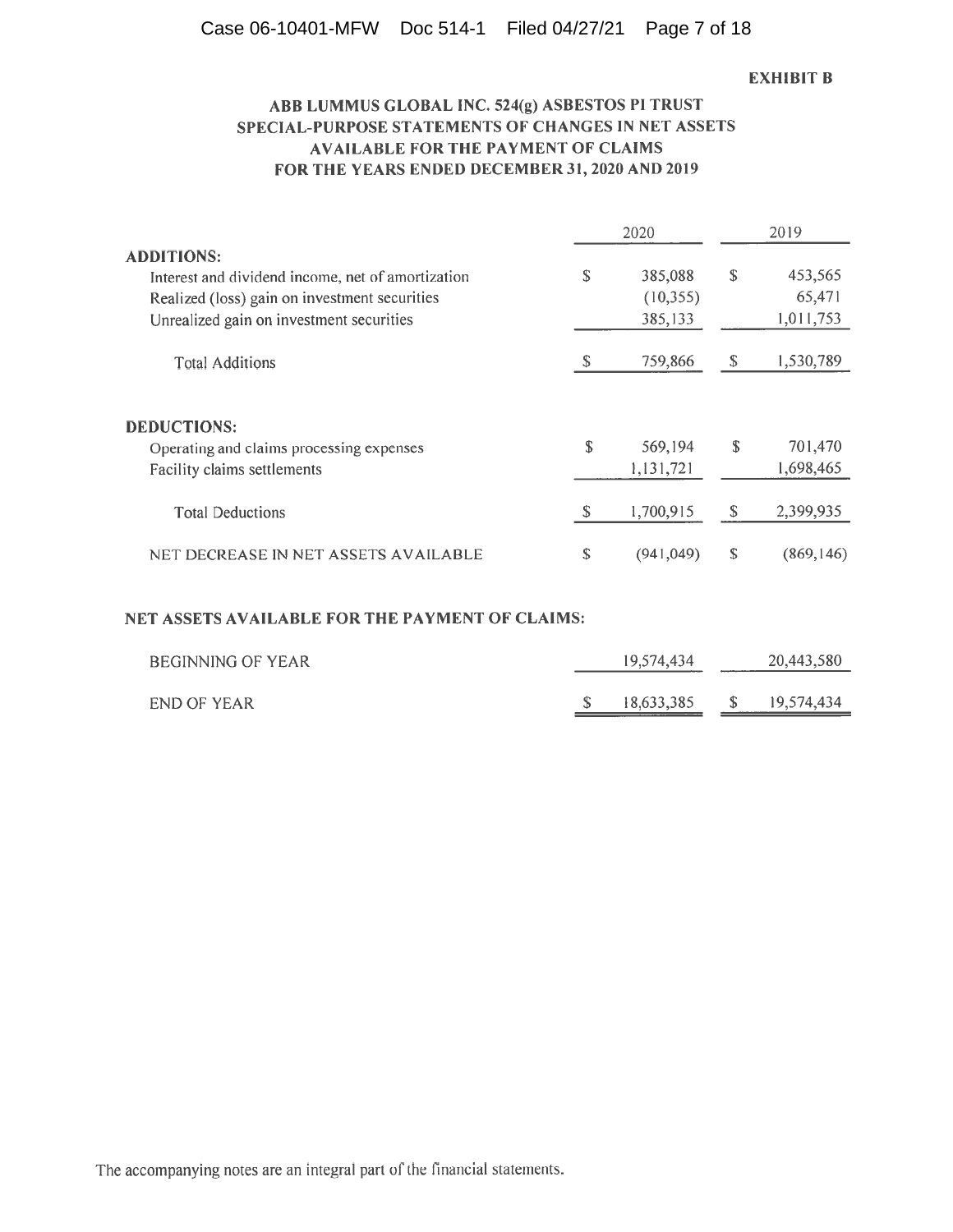## Case 06-10401-MFW Doc 514-1 Filed 04/27/21 Page 8 of 18

## **EXHIBIT C**

# ABB LUMMUS GLOBAL INC. 524(g) ASBESTOS PI TRUST SPECIAL-PURPOSE STATEMENTS OF CASH FLOWS **AVAILABLE FOR THE PAYMENT OF CLAIMS** FOR THE YEARS ENDED DECEMBER 31, 2020 AND 2019

|                                                            |               | 2020        | 2019                      |               |  |
|------------------------------------------------------------|---------------|-------------|---------------------------|---------------|--|
| <b>CASH FLOWS FROM OPERATING ACTIVITIES:</b>               |               |             |                           |               |  |
| Decrease in net assets available                           |               |             |                           |               |  |
| for the payment of claims                                  | $\mathbb{S}$  | (941, 049)  | $\mathbb{S}$              | (869, 146)    |  |
| Changes in operating assets and liabilities:               |               |             |                           |               |  |
| Realized loss (gain) on investment securities              |               | 10,355      |                           | (65, 471)     |  |
| Unrealized gain on investment securities                   |               | (385, 133)  |                           | (1,011,753)   |  |
| Decrease in accrued interest receivable                    |               | 12,042      |                           | 19,172        |  |
| (Increase) decrease in prepaid expenses                    |               | (869)       |                           | 187           |  |
| (Decrease) increase in accounts payable                    |               | (73, 923)   |                           | 56,662        |  |
| Increase in accrued operating expense                      |               | 1,885       |                           | 8,940         |  |
| Net Cash Used In Operating Activities                      | $\mathbb{S}$  | (1,376,692) | $\boldsymbol{\mathsf{S}}$ | (1, 861, 408) |  |
| <b>CASH FLOWS FROM INVESTING ACTIVITIES:</b>               |               |             |                           |               |  |
| Net proceeds received on the sale of investment securities | $\mathbb{S}$  | 567,020     | $\mathbb{S}$              | 2,772,483     |  |
| Net Cash Provided By Investing Activities                  | $\mathcal{S}$ | 567,020     | \$                        | 2,772,483     |  |
| NET (DECREASE) INCREASE IN CASH                            |               |             |                           |               |  |
| AND CASH EQUIVALENTS                                       | ${\mathbb S}$ | (809, 672)  | S                         | 911,075       |  |
| CASH AND CASH EQUIVALENTS                                  |               |             |                           |               |  |
| AT BEGINNING OF YEAR                                       |               | 1,456,065   |                           | 544,990       |  |
| CASH AND CASH EQUIVALENTS AT END OF YEAR                   | $\mathbb{S}$  | 646,393     | \$                        | 1,456,065     |  |

The accompanying notes are an integral part of the financial statements.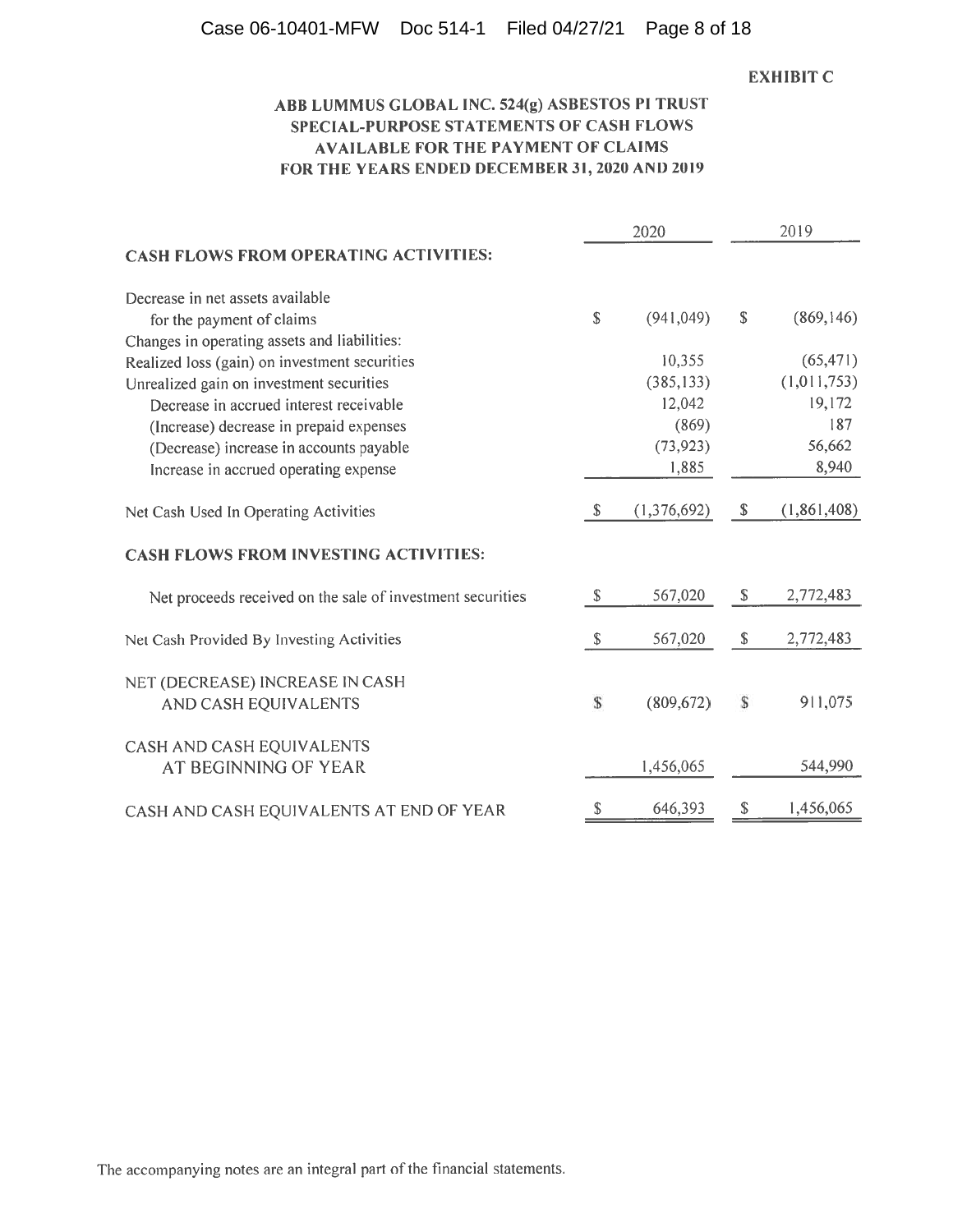#### **NOTE 1 - DESCRIPTION OF THE TRUST**

The ABB Lummus Global Inc. 524(g) Asbestos PI Trust ("Trust") is a Delaware statutory trust created to assume all Lummus Asbestos PI Trust Claims (whether now existing or arising at any time hereafter) and to use the Lummus Asbestos PI Trust Assets to pay holders of such Lummus Asbestos PI Trust Claims in accordance with the Lummus Trust Agreement Trust Distribution Procedures ("TDP"), and in such a way that all holders of Lummus Asbestos PI Trust Claims that involve similar claims are treated in substantially the same manner and to otherwise comply in all respects with the requirements of a trust set forth in Section 524(g)(2)(B)(i) of the Bankruptcy Code. The Trust was established pursuant to the Prepackaged Plan of Reorganization of ABB Lummus Global Inc. as confirmed by the United States Bankruptcy Court (the "Confirmed Plan"). The Confirmed Plan became effective on August 31, 2006 (the Effective Date or the Effective Date of the Plan of Reorganization). Capitalized terms have the meanings as defined in the Confirmed Plan.

At inception, the Trust was funded with \$5,000,000 in an insurance settlement guaranty payment and \$5,400,000 in cash proceeds from a promissory note dated August 31, 2006, in the principal sum of \$33,000,000. On May 2, 2007, the Trust received payment of \$28,711,562 from ABB Lummus Global, Inc. as final payment on the promissory note. The cash contributed on May 2, 2007 included \$27,600,000 in full principal payment and \$1,111,562 of interest. As of May 2, 2007, the promissory note of \$33,000,000 has been paid in full.

The Trustee is responsible for supervising and administering the Lummus Asbestos PI Trust Claims resolution process. The Trust will use its funding for Trust operations and for settlement of the Lummus Asbestos PI Trust Claims as defined in the Confirmed Plan.

#### **NOTE 2 - SIGNIFICANT ACCOUNTING POLICIES**

#### **Basis of Presentation**

The Trust's financial statements are prepared using special-purpose accounting methods that differ from accounting principles generally accepted in the United States of America. The special-purpose accounting methods were adopted in order to communicate to the beneficiaries of the Trust the amount of equity available for payment of current and future claims. These special-purpose accounting methods are as follows:

The financial statements are prepared using the accrual basis of accounting.

Funding received from ABB Lummus Global, Inc. has been recorded directly to net claimants' equity. These funds do not represent income of the Trust. Settlement offers for asbestos personal injury claims are reported as deductions in net claimants' equity and do not represent expenses of the Trust. Under accounting principles generally accepted in the United States of America, funds available for the payment of claims would be recorded as a liability and personal injury claims paid are reported as reductions to net claimants' liability.

Costs of non-income producing assets, which will be exhausted during the life of the Trust and are not available for satisfying claims, are expensed as they are incurred. These costs include acquisition costs of computer hardware, software, software development, office furniture and leasehold improvements.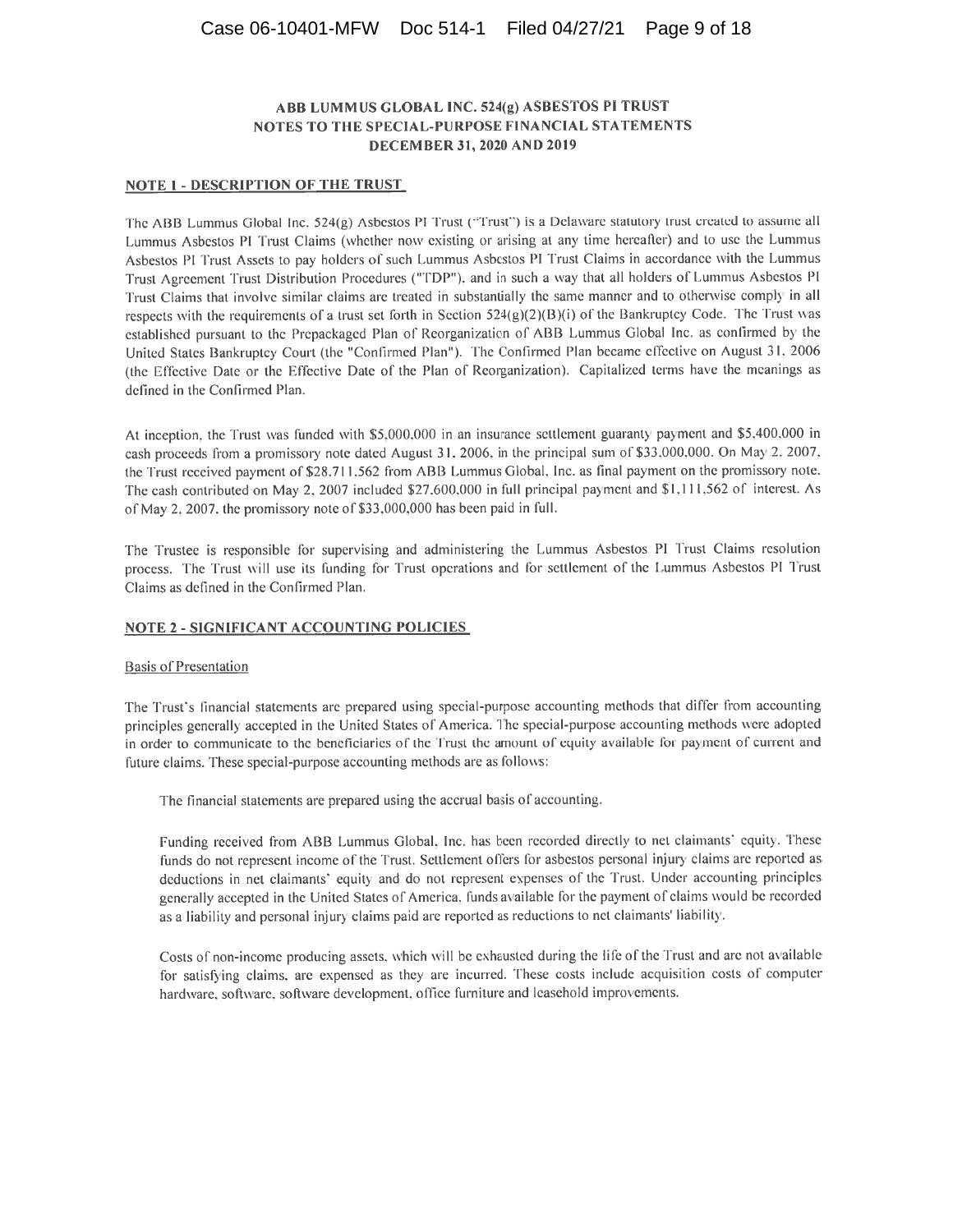#### NOTE 2 - SIGNIFICANT ACCOUNTING POLICIES (Continued)

The liability for unpaid claims reflected in the statements of net claimants' equity represents settled but unpaid claims and outstanding settlement offers. Lummus Asbestos PI Trust Claims' liability is recorded once a settlement offer has been made to the claimant and accepted by the claimant by submission to the Trust of an executed release. Net claimants' equity represents funding available to pay present and future claims on which no fixed liability has been recorded.

#### Use of Estimates

The preparation of financial statements in conformity with the special-purpose accounting methods described above requires management to make estimates and assumptions that affect the reported amounts of assets and liabilities and disclosure of contingent assets and liabilities at the date of the financial statements and the reported amounts of additions and deductions to net claimants' equity during the reporting period. Actual results could differ from those estimates. The most significant estimates with regard to these financial statements relate to unpaid claims.

In January of 2020, a novel strain of coronavirus ("COVID-19") was declared a Public Health Emergency of International Concern and subsequently declared a global pandemic in March 2020. As a result, a number of estimates have been and will continue to be affected by the ongoing Coronavirus Disease 2019 (COVID-19) pandemic. The severity, magnitude and duration, as well as the economic consequences of the COVID-19 pandemic, are uncertain, rapidly changing and difficult to predict. As a result, the accounting estimates and assumptions may change over time in response to COVID-19. Such changes could result in future credit losses on receivables, impairments of long-lived assets, or increase in liabilities.

#### Cash and Cash Equivalents

The Trust considers cash on hand and all highly liquid debt instruments purchased with a maturity of one month or less to be cash equivalents.

The Trust places its cash with a high quality credit institution. At times, such cash may be in excess of the Federal Depository Insurance Corporation insurance limit. The Trust routinely assesses the financial strength of its banking institution and, as a consequence, believes that its cash credit risk exposure is limited. At December 31, 2020 and 2019, the Trust maintained a bank account which held funds in excess of FDIC-insured limits.

#### **Investment Securities**

Investments securities stated at market value are based on quoted market prices at the date of the financial statements with the changes in unrealized gain and losses recorded in the current period. Investment income is recognized when earned. Gains and losses on sales are determined by specific identification.

The Trust classifies its marketable equity securities as available-for-sale. The investment securities are considered to be available-for-sale securities, as they are used to satisfy claims, and are reported at market. All interest and dividend income, as well as net realized gains/losses, are included in investment income on the statement of net assets available for the payment of claims. Realized gains and unrealized gains and losses are recorded as separate components on the statement of net assets available for the payment of claims.

Realized gains/losses are recorded based on the security's original cost. At the time a security is sold, all previously recorded unrealized holdings gains/losses are reversed and recorded net, as a component of other unrealized gains/losses in the accompanying statement of changes in net assets available for the payment of claims.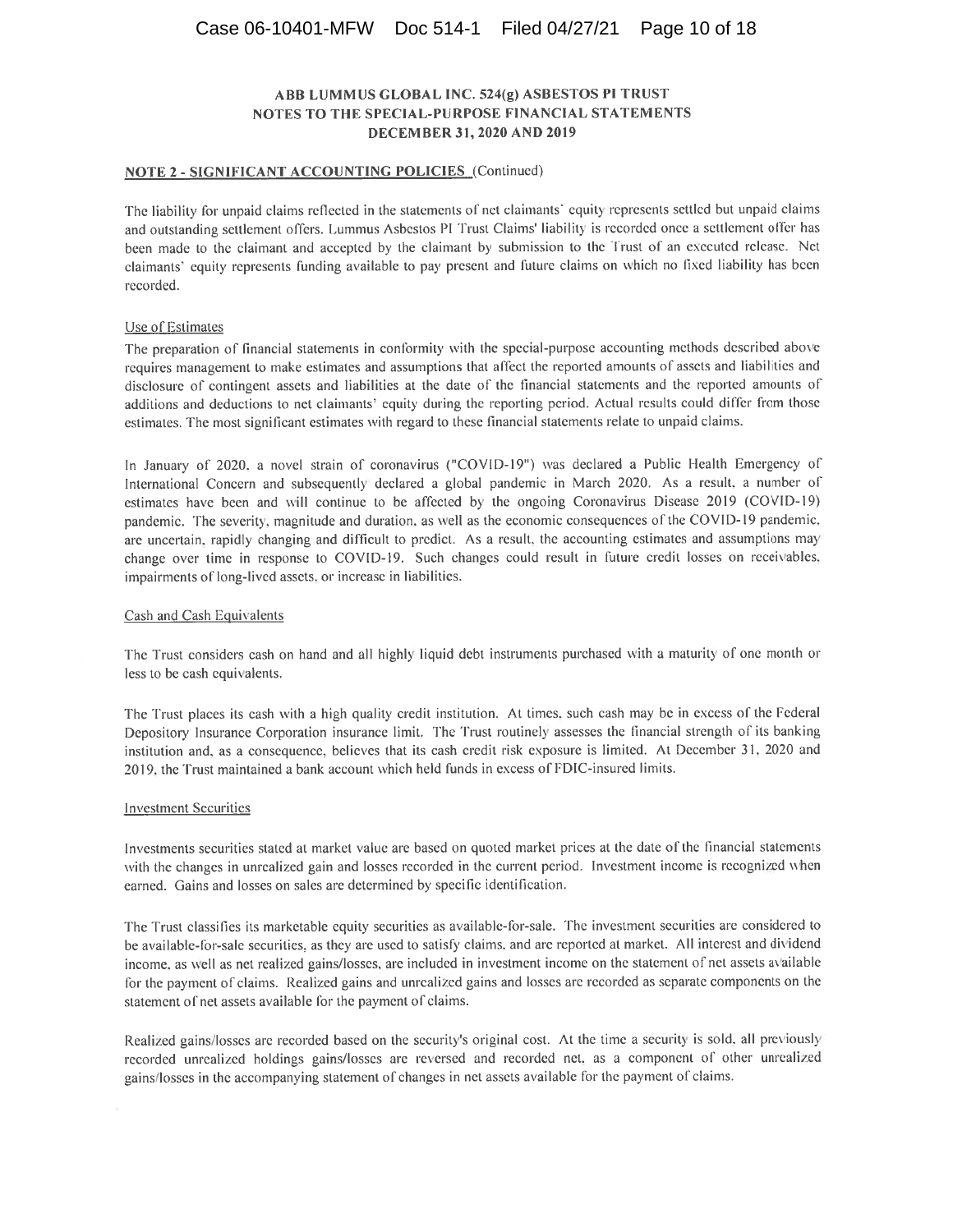## Case 06-10401-MFW Doc 514-1 Filed 04/27/21 Page 11 of 18

## ABB LUMMUS GLOBAL INC. 524(g) ASBESTOS PI TRUST NOTES TO THE SPECIAL-PURPOSE FINANCIAL STATEMENTS **DECEMBER 31, 2020 AND 2019**

#### NOTE 2 - SIGNIFICANT ACCOUNTING POLICIES (Continued)

#### Accrued Expenses and Accounts Payable

Accrued expenses and accounts payable consist of legal accruals, as well as outstanding bills associated with managing the Trust.

#### Operating and Administrative Expenses

Operating and administrative expenses of the Trust are paid from net assets available for the payment of claims.

#### Date of Management's Review

For the current reporting period, subsequent events were evaluated through April 12, 2021, which represents the date the financial statements were available to be issued.

#### **NOTE 3 - INVESTMENT SECURITIES**

Available-for-sale investment securities at December 31, 2020 consist of:

|                                                            | Amortized<br>Cost       | Unrealized<br>Gains         | Unrealized<br>Losses |                         |
|------------------------------------------------------------|-------------------------|-----------------------------|----------------------|-------------------------|
| <b>Equity Securities</b><br><b>Fixed Income Securities</b> | 2.258,016<br>13.669.718 | 1,757,118<br>\$.<br>318,609 | $-0-$<br>-0-         | 4,015,134<br>13,988,327 |
|                                                            | 15.927.734              | 2.075.727                   | $-()$ -              | 18,003,461              |

Available-for-sale investment securities at December 31, 2019 consist of:

|                                | Amortized  |           | Unrealized | Market       |  |
|--------------------------------|------------|-----------|------------|--------------|--|
|                                | Cost       |           | Losses     | Value        |  |
| <b>Equity Securities</b>       | 2.194.788  | 1.457.875 | $-()$      | 3.652,663    |  |
| <b>Fixed Income Securities</b> | 14,310,321 | 234,545   | (1,824)    | 14,543,042   |  |
|                                | 16.505,109 | 1,692,420 | (1.824)    | 18, 195, 705 |  |

Accrued interest receivable at December 31, 2020 and 2019 was \$15,278 and \$27,320, respectively.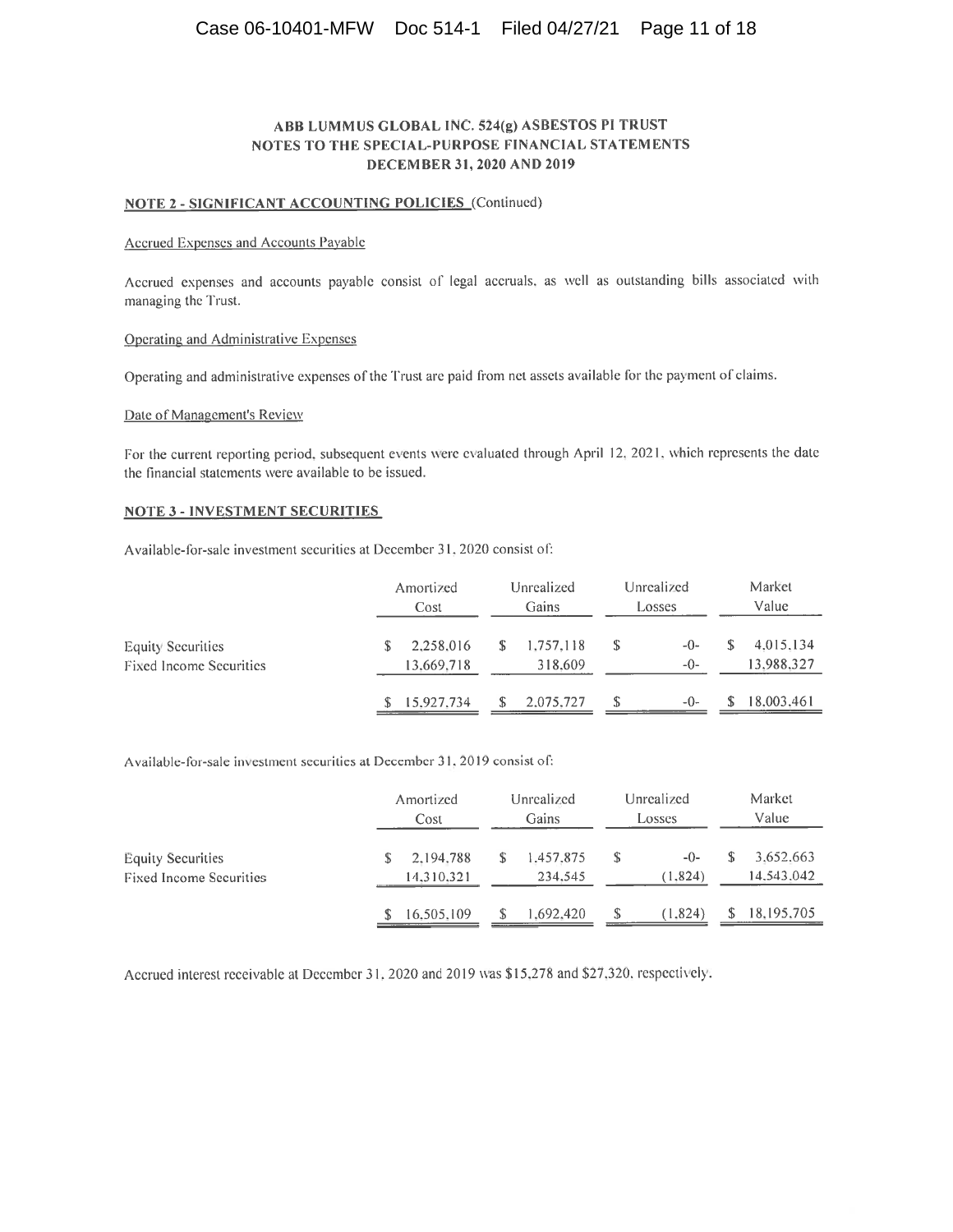## Case 06-10401-MFW Doc 514-1 Filed 04/27/21 Page 12 of 18

#### ABB LUMMUS GLOBAL INC. 524(g) ASBESTOS PI TRUST NOTES TO THE SPECIAL-PURPOSE FINANCIAL STATEMENTS DECEMBER 31, 2020 AND 2019

#### **NOTE 3 - INVESTMENT SECURITIES (Continued)**

Scheduled maturities of fixed income securities (including accrued interest receivable) classified as available-for-sale at December 31, 2020 were as follows:

| Due In:           |                 |  |
|-------------------|-----------------|--|
| Current Bond Fund | 9,805,042<br>\$ |  |
| 2021              | 2,018,163       |  |
| 2022              | 1.028,137       |  |
| 2023              | 559.927         |  |
| 2024              | 592.336         |  |
|                   |                 |  |
|                   | 14,003,605      |  |

#### **NOTE 4 - INCOME TAXES**

According to the Internal Revenue Code, the Trust is classified as a Qualified Settlement Fund and is therefore subject to federal income taxes based on modified gross income, as defined by the Income Tax topic of the Financial Accounting Standards Board Accounting Standards Codification. In the opinion of management, the Trust is not subject to state income taxes and therefore, the financial statements do not include any provision or liability for state income taxes.

The Trust has adopted generally accepted accounting principles related to uncertain tax positions and has evaluated the tax positions taken for all open tax years. Currently, the 2017, 2018, 2019, and 2020 tax years are open and subject to examination by the Internal Revenue Service and the United States Bankruptcy Court for the District of Delaware; however, the Trust is not currently under audit nor has the Trust been contacted by any of these agencies.

The net operating loss (NOL) carryforward for the year ended December 31, 2020 was \$1,057,492 and for the year ended December 31, 2019 was \$605,003. The federal tax rate for the Trust was 37.0% for the years ended December 31, 2020 and 2019, respectively. The estimated deferred tax asset is \$650,442 and \$446,942 at December 31, 2020 and 2019, respectively. The utilization of the net operating loss is dependent on having net taxable income in the future. The net operating loss may be carried forward for twenty years.

 $2020$ 

 $2010$ 

The estimated deferred tax asset includes the following computation for the years ended December 31:

|                                                                      |    | ZUZU               | 2019 |                       |  |
|----------------------------------------------------------------------|----|--------------------|------|-----------------------|--|
| Net estimated deferred tax asset, beginning of year                  | S  | (446, 942)         | S    | (276, 372)            |  |
| Adjusted estimated deferred tax asset                                | S  | (446.942)          | S    | (276, 372)            |  |
| Net estimated income (loss)<br>Federal Tax Rate                      | \$ | (550,000)<br>37.0% | \$.  | (461,000)<br>$37.0\%$ |  |
| Current year tax liability (asset)                                   | S  | (203,500)          | \$.  | (170.570)             |  |
| Cumulative net asset, end of year                                    | S  | (650, 442)         | S    | (446.942)             |  |
| Net reserve for cumulative net tax benefit<br>Net Deferred Tax Asset |    | 650,442<br>$-() -$ | \$.  | 446,942<br>-0-        |  |
|                                                                      |    |                    |      |                       |  |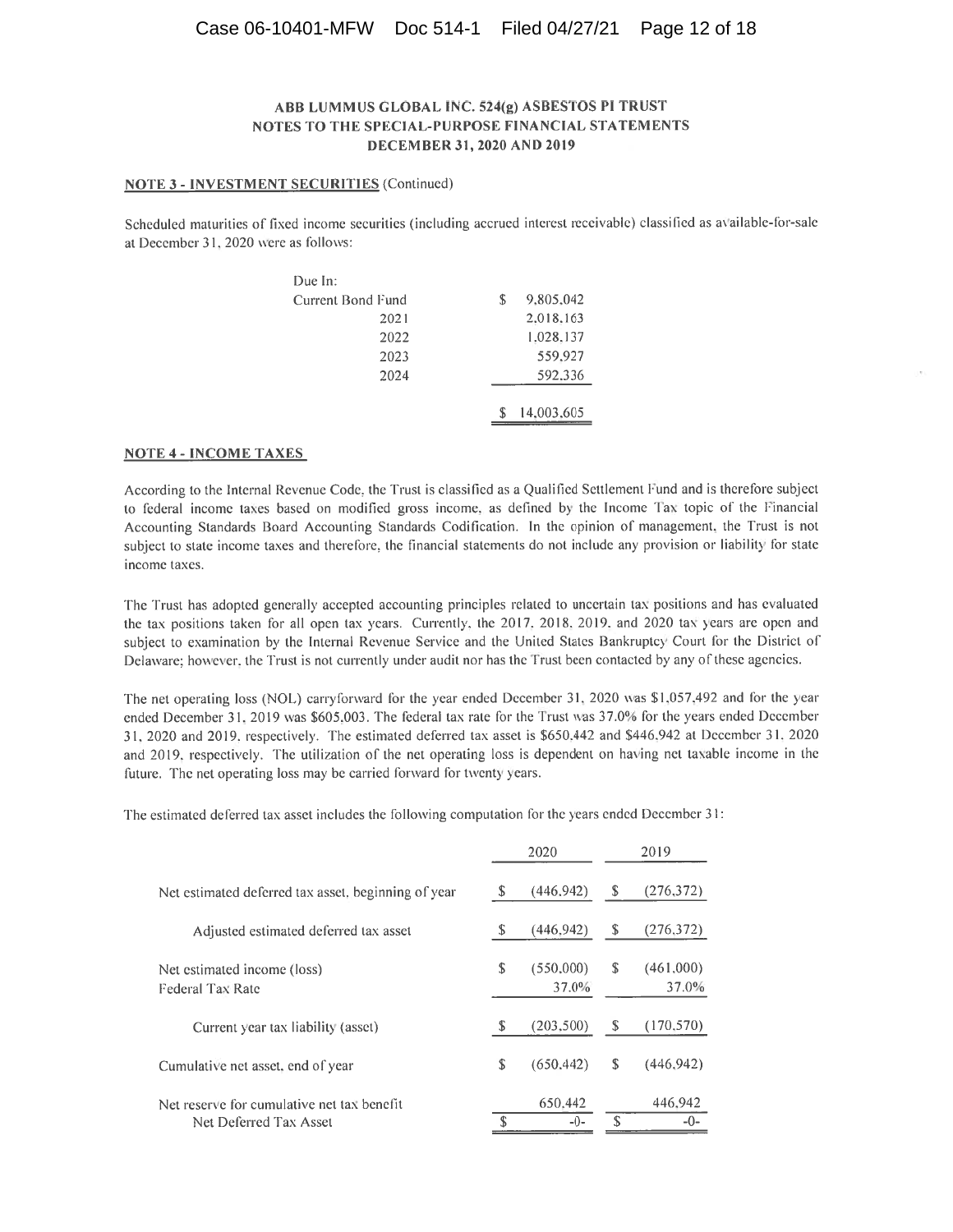#### **NOTE 4 - INCOME TAXES** (Continued)

The Trust has recorded a reserve for the estimated tax benefit of \$650,442 and \$446,942, for the years ended December 31, 2020 and 2019, respectively, as it is uncertain the Trust will have taxable income in the future to be offset. The Trust will utilize \$-0- of the deferred tax asset for the years ended December 31, 2020 and December 31, 2019.

#### **NOTE 5 - CONTINGENT LIABILITIES**

The Trust estimates the amount of potential exposure it may have with respect to claims, assessments and litigation as defined by the Contingencies Topic of the Financial Accounting Standards Board Accounting Standards Codification. All Lummus Asbestos PI Trust Claims as defined in the Confirmed Plan have been assumed by this Trust. If any other legal proceedings occur, it is not always possible to predict the outcome, as they are subject to many uncertainties. Additionally, it is not always possible for management to make a meaningful estimate of the potential loss or range of loss associated with such litigation.

#### **NOTE 6 - LIABILITY FOR ASBESTOS CLAIMS**

The Trust Payment Percentage of 11.7% was effective November 1, 2019, and continued to be 11.7% through December 31, 2020.

The Trust paid claims of \$1,131,721 for the year ended December 31, 2020. Claims paid for the year ended December 31, 2019 amounted to \$1,698,465.

#### **NOTE 7 - TRUSTEES' LIABILITY INSURANCE**

Directors and officers' insurance was purchased from RLI Insurance Specialty Company for \$21,609 per year, during the year ended December 31, 2020 and \$20,680 per year, during the year ended December 31, 2019. The policy term is from December 7, 2020 through December 7, 2021. Insurance expense amounted to \$20,740 and \$20,867 for the years ended December 31, 2020 and 2019, respectively.

#### **NOTE 8 - TRUSTEE EXPENSES**

Fees and expenses of the Trustee for the year ended December 31, 2020 and 2019 were \$102,722 and \$105,524, respectively.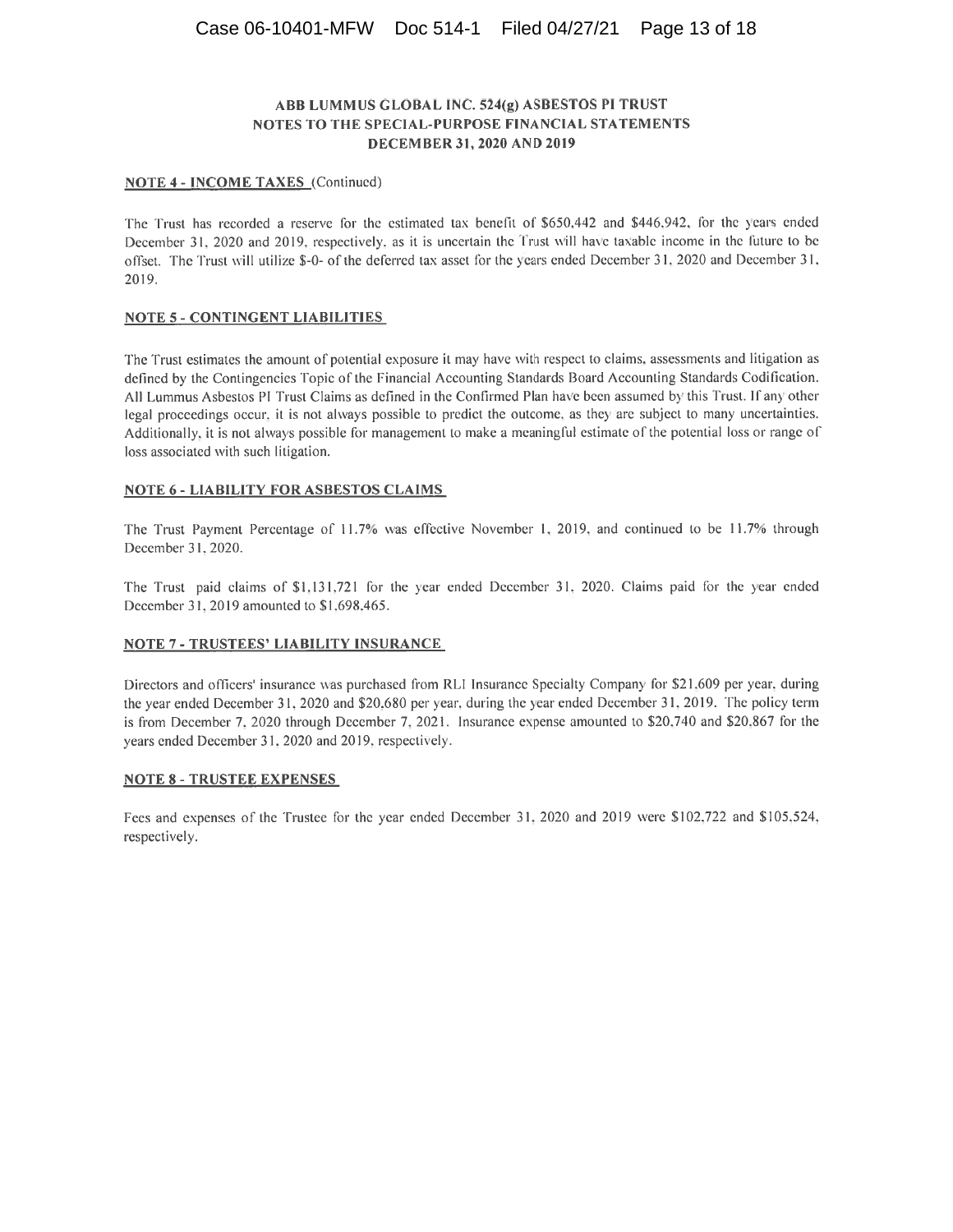#### **NOTE 9 - FAIR VALUE MEASUREMENTS**

The Broad Transactions topic of the Financial Accounting Standards Board Accounting Standards Codification establishes a framework for measuring fair value. That framework provides a fair value hierarchy that prioritizes the inputs to valuation techniques used to measure fair value. The hierarchy gives the highest priority to unadjusted quoted prices in active markets for identical assets or liabilities (level 1 measurements) and the lowest priority to unobservable inputs (level 3 measurements).

The three levels of the fair value hierarchy are described below:

- Inputs to the valuation methodology are unadjusted quoted prices for identical assets or Level 1 liabilities in active markets that the Trust has the ability to access.
- Level 2 Inputs to the valuation methodology include:
	- Quoted prices for similar assets or liabilities in active markets.
	- Quoted prices for identical or similar assets or liabilities in inactive markets.  $\bullet$
	- Inputs other than quoted prices that are observable for the asset or liability.
	- Inputs that are derived principally from or corroborated by observable market data or correlation by other means.

If the asset or liability has a specified (contractual) term, the Level 2 input must be observable for substantially the full term of the asset or liability.

Level 3 Inputs to the valuation methodology are unobservable and significant to the fair value measurement.

The asset's or liability's fair value measurement level within the fair value hierarchy is based on the lowest level of any input that is significant to the fair value measurement. Valuation techniques used need to maximize the use of observable inputs and minimize the use of unobservable inputs.

The following is a description of the valuation methodologies used for assets measured at fair value. There have been no changes in the methodologies used at December 31, 2020 and 2019.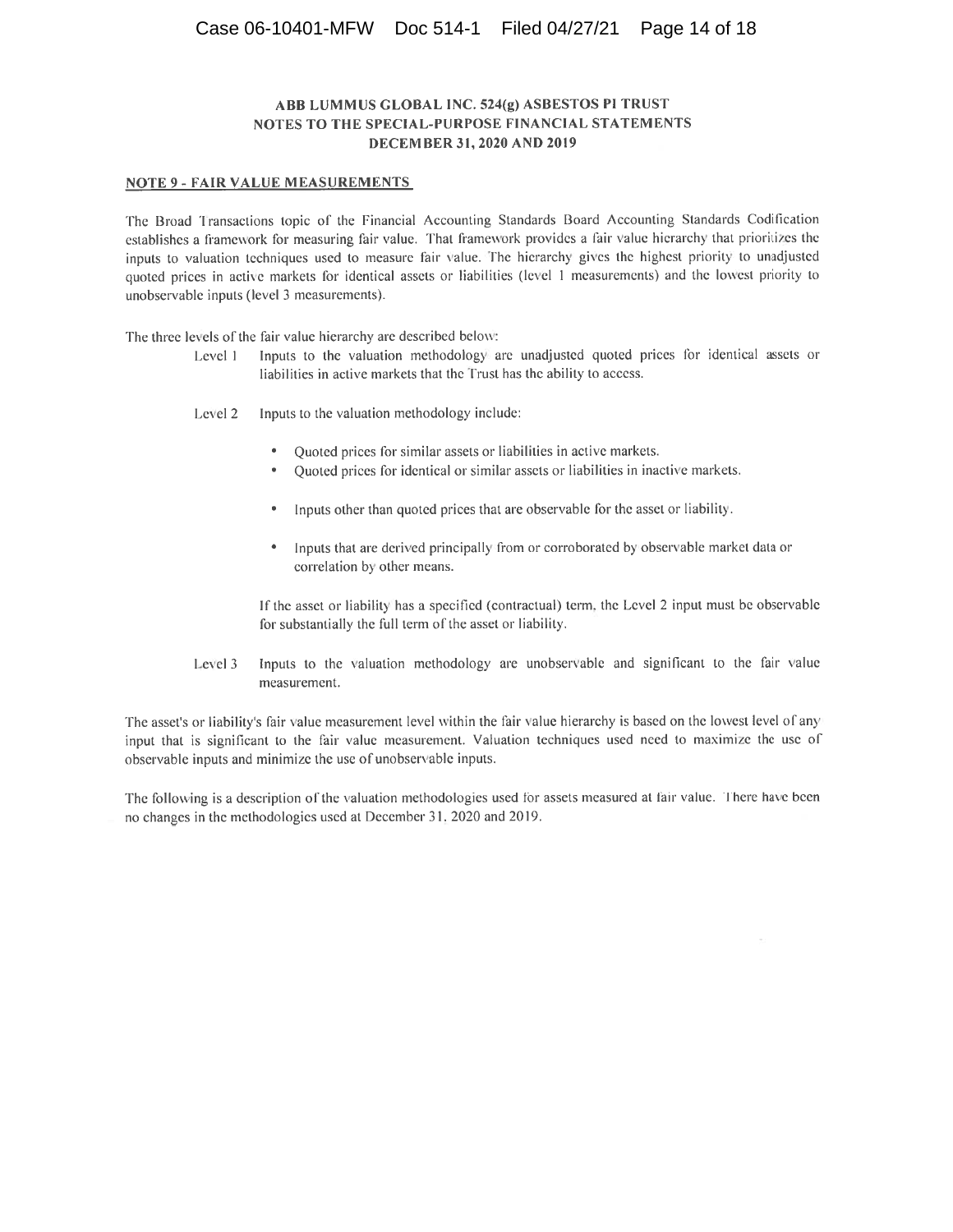#### NOTE 9 - FAIR VALUE MEASUREMENTS (Continued)

Equity Securities: Valued at the net asset value ('NAV') of shares held by the Trust at year end.

Fixed Income Securities: Valued at the closing price reported on the active market on which the individual securities are traded.

The methods described above may produce a fair value calculation that may not be indicative of net realizable value or reflective of future fair values. Furthermore, while the Trust believes its valuation methods are appropriate and consistent with other market participants, the use of different methodologies or assumptions to determine the fair value of certain financial instruments could result in a different fair value measurement at the reporting date.

The following table sets forth by level, within the fair value hierarchy, the Trust's assets at fair value at December 31, 2020 and December 31, 2019, respectively:

|                                |         |            |         |         |         | Assets at Fair Value at December 31, 2019 |       |            |
|--------------------------------|---------|------------|---------|---------|---------|-------------------------------------------|-------|------------|
|                                | Level 1 |            | Level 2 |         | Level 3 |                                           | Total |            |
| <b>Equity Securities</b>       |         | 4,015,134  |         | $-0-$   |         | -0-                                       |       | 4.015.134  |
| <b>Fixed Income Securities</b> |         | 13,988,327 |         | $-0-$   |         | -0-                                       |       | 13.988.327 |
| Total Assets at Fair Value     |         | 18,003,461 |         | $-()$ - |         | $-()$                                     |       | 18.003.461 |

|                                |  | Assets at Fair Value at December 31, 2019 |    |         |  |         |  |            |  |  |
|--------------------------------|--|-------------------------------------------|----|---------|--|---------|--|------------|--|--|
|                                |  | Level 1                                   |    | Level 2 |  | Level 3 |  | Total      |  |  |
| Equity Securities              |  | 3.652.663                                 | \$ | $-0-$   |  | $-()$ - |  | 3.652.663  |  |  |
| <b>Fixed Income Securities</b> |  | 14.543.042                                |    | $-()$ - |  | $-()$   |  | 14.543.042 |  |  |
| Total Assets at Fair Value     |  | 18.195.705                                |    | $-()$   |  | $-()$ - |  | 18.195.705 |  |  |

#### **NOTE 10 - CHANGES IN FINANCIAL STATEMENT PRESENTATION**

Certain statements presented in the audited financial statement at and for the year ended December 31, 2019 have been reclassified for financial statement presentation purposes to be consistent with the presentation at and for the year ended December 31, 2020. There is no income or loss effect resulting from these reclassifications and the changes have been made for comparability purposes only.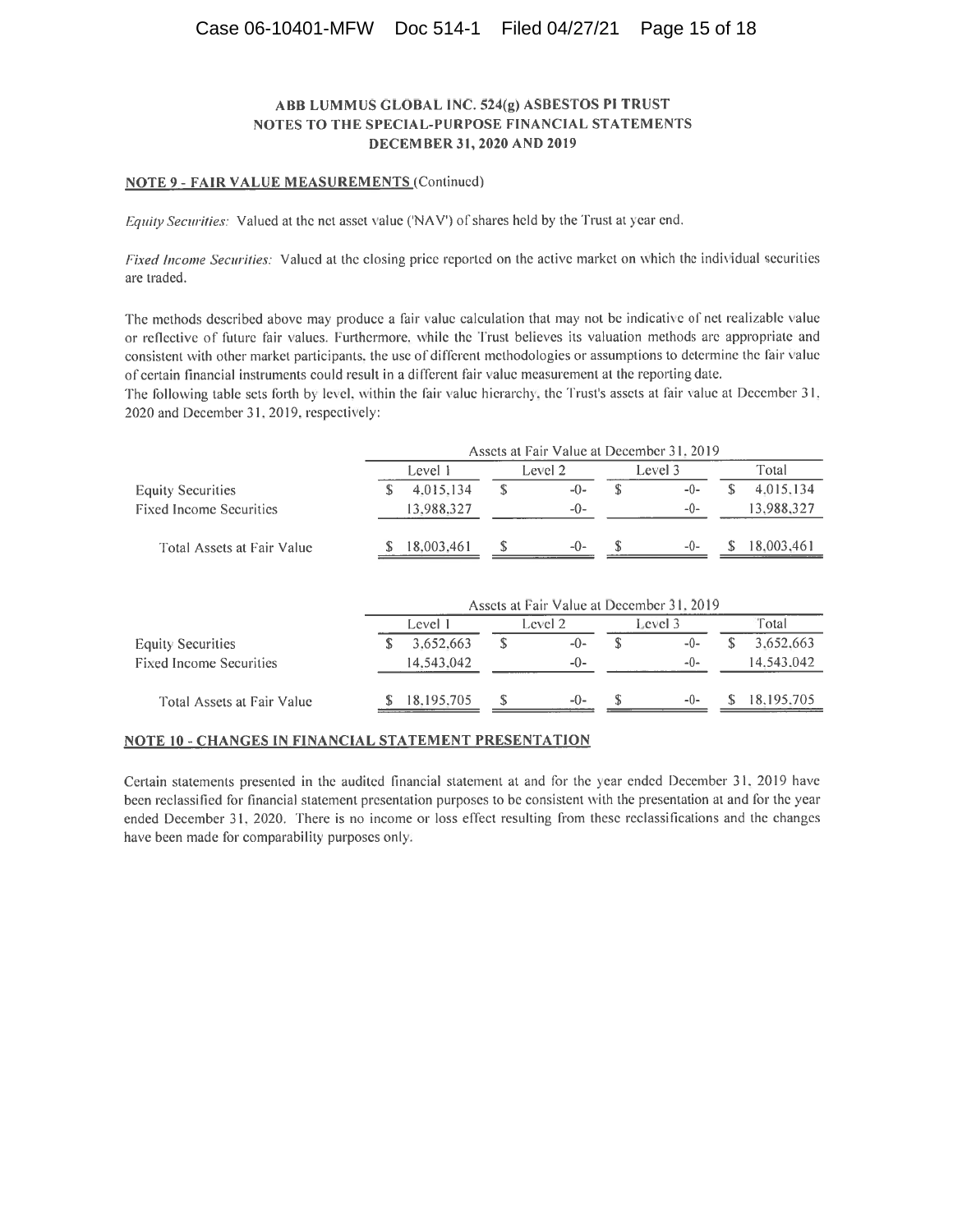$\begin{array}{c} \begin{array}{c} \bullet \\ \bullet \end{array} \end{array}$ 

# SUPPLEMENTARY INFORMATION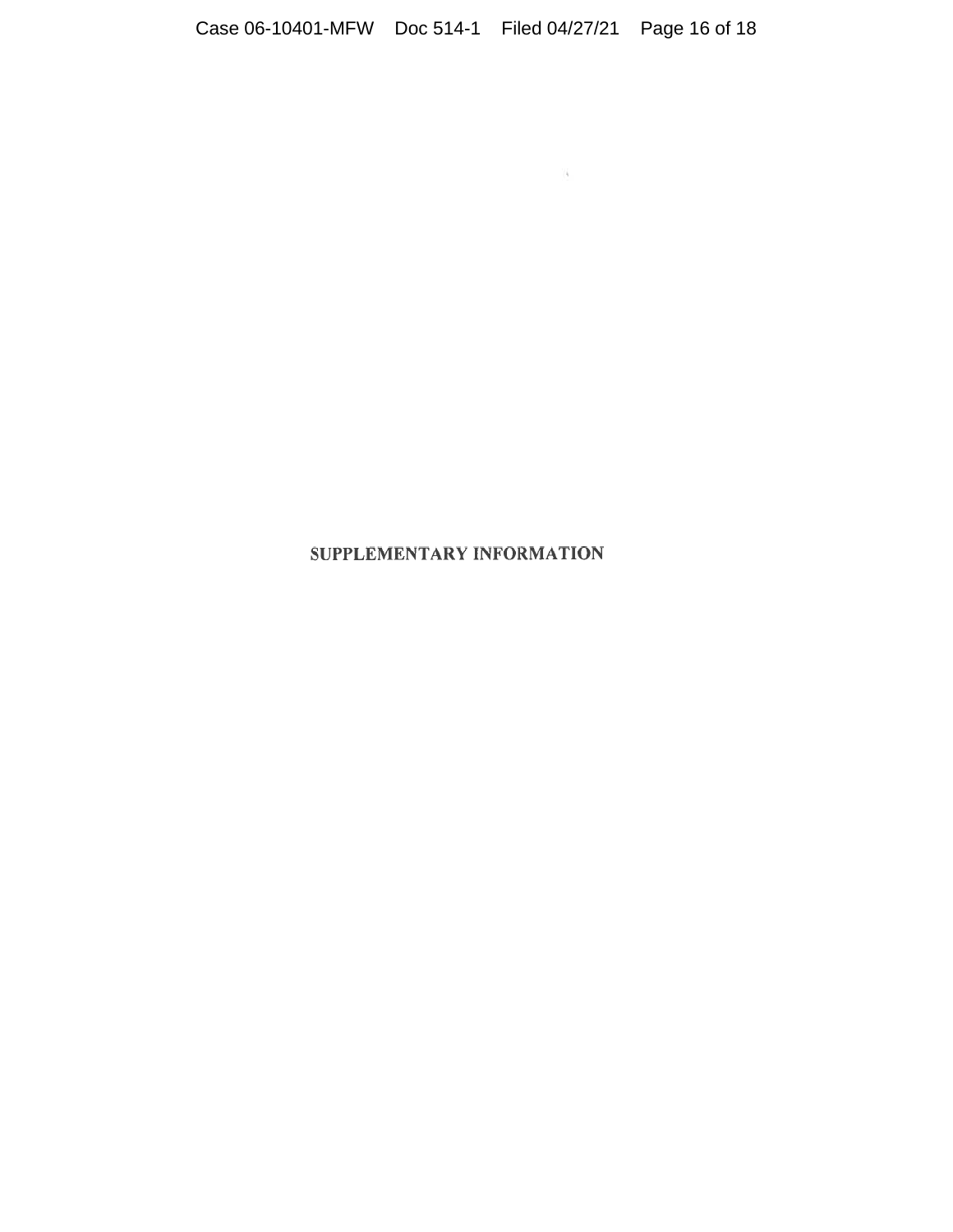# CRAY, KAISER LTD.

#### CERTIFIED PUBLIC ACCOUNTANTS AND CONSULTANTS TO BUSINESS

## **Independent Auditors' Report on Supplementary Information**

To the Trustee of the ABB Lummus Global Inc. 524(g) Asbestos PI Trust

The report on our audit of the special-purpose financial statements of the ABB Lummus Global Inc. 524(g) Asbestos PI Trust as of December 31, 2020 and 2019 appears on the Independent Auditors' Report. Our audit was conducted for the purpose of forming an opinion on the special-purpose financial statements as a whole in accordance with the basis of accounting described in Note 2 to such financial statements. The schedule of operating and claims processing expenses is presented for purposes of additional analysis and is not a required part of the special-purpose financial statements. Such information is the responsibility of management and was derived from and relates directly to the underlying accounting and other records used to prepare the special-purpose financial statements. The information has been subjected to the auditing procedures applied in the audit of the special-purpose financial statements and certain additional procedures, including comparing and reconciling such information directly to the underlying accounting and other records used to prepare the special-purpose financial statements or to the special-purpose financial statements themselves, and other additional procedures in accordance with auditing standards generally accepted in the United States of America. In our opinion, the information is fairly stated in all material respects in relation to the special-purpose financial statements as a whole.

This report is intended solely for the information and use of the Trustee, beneficiaries of the Trust and the United States Bankruptcy Court for the District of Delaware and is not intended to be and should not be used by anyone other than these specified parties.

Respectfully submitted,

Cray, Kaiser Ltd.

CRAY, KAISER LTD. **Certified Public Accountants** 

Oakbrook Terrace, IL April 12, 2021

1901 S Meyers Road, Suite 230 | Oak Brook Terrace, IL 60181 | 630-953-4900: P | 630-953-4905: F | www.craykaiser.com